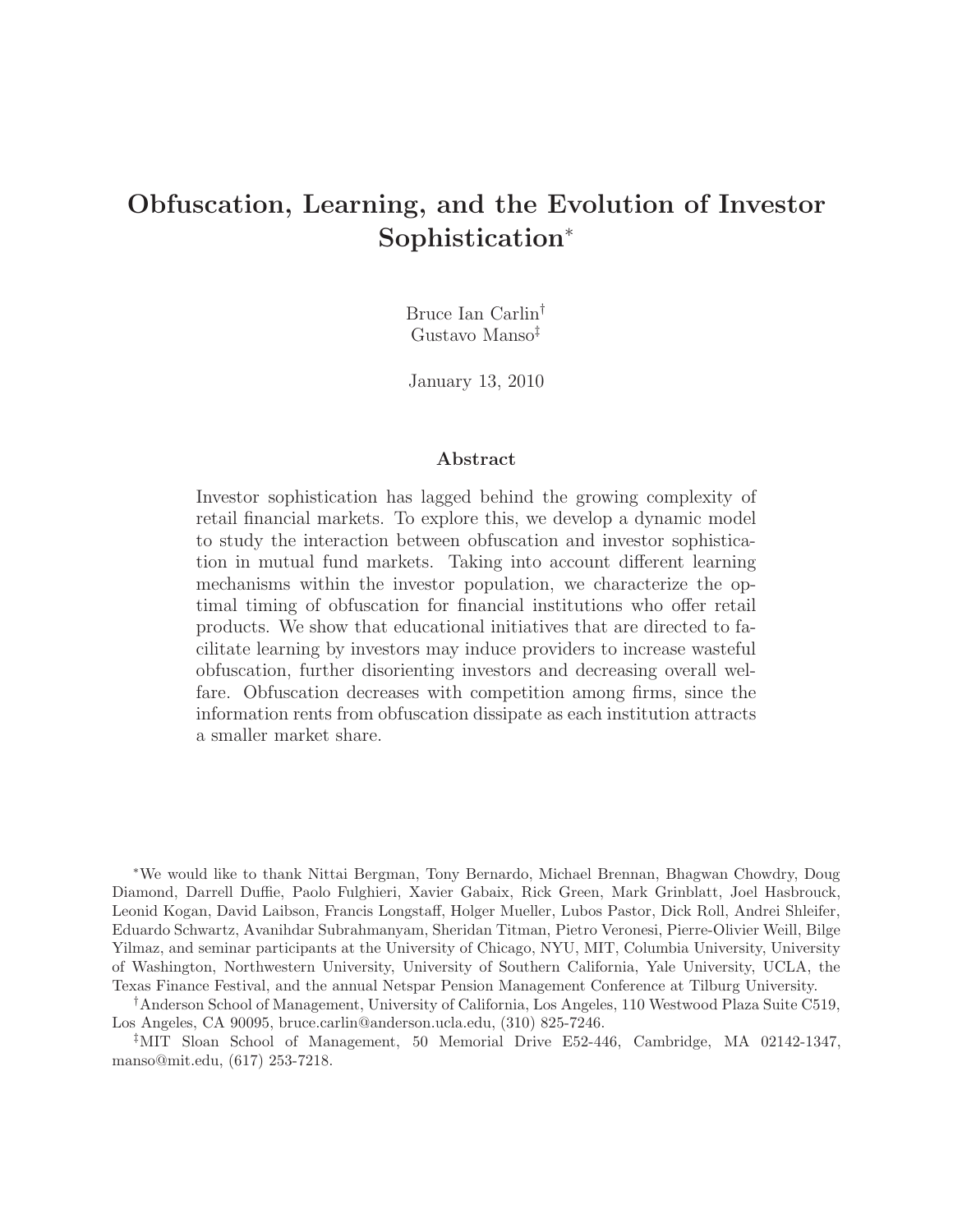### 1 Introduction

The menu of offerings for retail financial products has grown steadily over the last twenty years, and the shear number of choices is now daunting. For example, as of 2007, there were 8,029 mutual funds to choose from and 21,631 different share classes (Investment Company Institute 2008). While such proliferation may add value in completing markets, it may also adversely affect investor sophistication.<sup>1</sup> Newcomers in the market have more to learn when they make their initial allocations, and incumbent participants bear a higher burden to keep up with developments in the investment market. Moreover, it remains unclear whether having access to more options leads to better decisions, as participants often make suboptimal choices in the face of too much information (e.g. Iyengar, Huberman, and Jiang, 2004; Salgado, 2006; Iyengar and Kamenica, 2008).

The interaction between the number/attributes of mutual fund offerings and the evolution of investor sophistication, therefore, introduces an externality that new funds and changing product offerings slow learning and may preserve industry rents for providers of financial services. Using this practice strategically has been termed obfuscation by Ellison and Ellison (2008).<sup>2</sup> Indeed, many new funds do not depart much from old ones, and are redundant even within specific fund families. There are straightforward strategic considerations at play: as Christoffersen and Musto (2002) point out, financial institutions often offer several classes of investment products to price discriminate among investors of varied levels of sophistication. As they document in the money fund industry, discrimination through such purposeful distortions in transparency is an important source of value to providers.

The purpose of this paper, then, is to explore the dynamic relationship between obfuscation and sophistication in retail financial markets, taking into account that learning mechanisms within the investor population play an important role. We specifically address the following questions: How often do providers of financial services optimally practice obfuscation, given that investors learn over time? How do specific learning processes (e.g. learning from others, learning from periodicals) affect these dynamics? What effect do competition and participation have on obfuscation? How does obfuscation affect portfolio allocation decisions? What are the policy implications for educational initiatives and regulation in financial markets?

To address these questions, we begin by analyzing a retail market in continuous time in which a

<sup>&</sup>lt;sup>1</sup>Many participants in the market have limited sophistication regarding the products in the market (e.g. NASD) Literacy Survey 2003). See also Capon, Fitzsimons, and Prince 1996; Alexander, Jones, and Nigro 1998; Barber, Odean, and Zheng 2005; Agnew and Szykman 2005.

<sup>&</sup>lt;sup>2</sup>For static theoretical models of obfuscation, see Spiegler  $(2006)$ , Carlin  $(2009)$ , and Ellison and Wolitzky  $(2010)$ .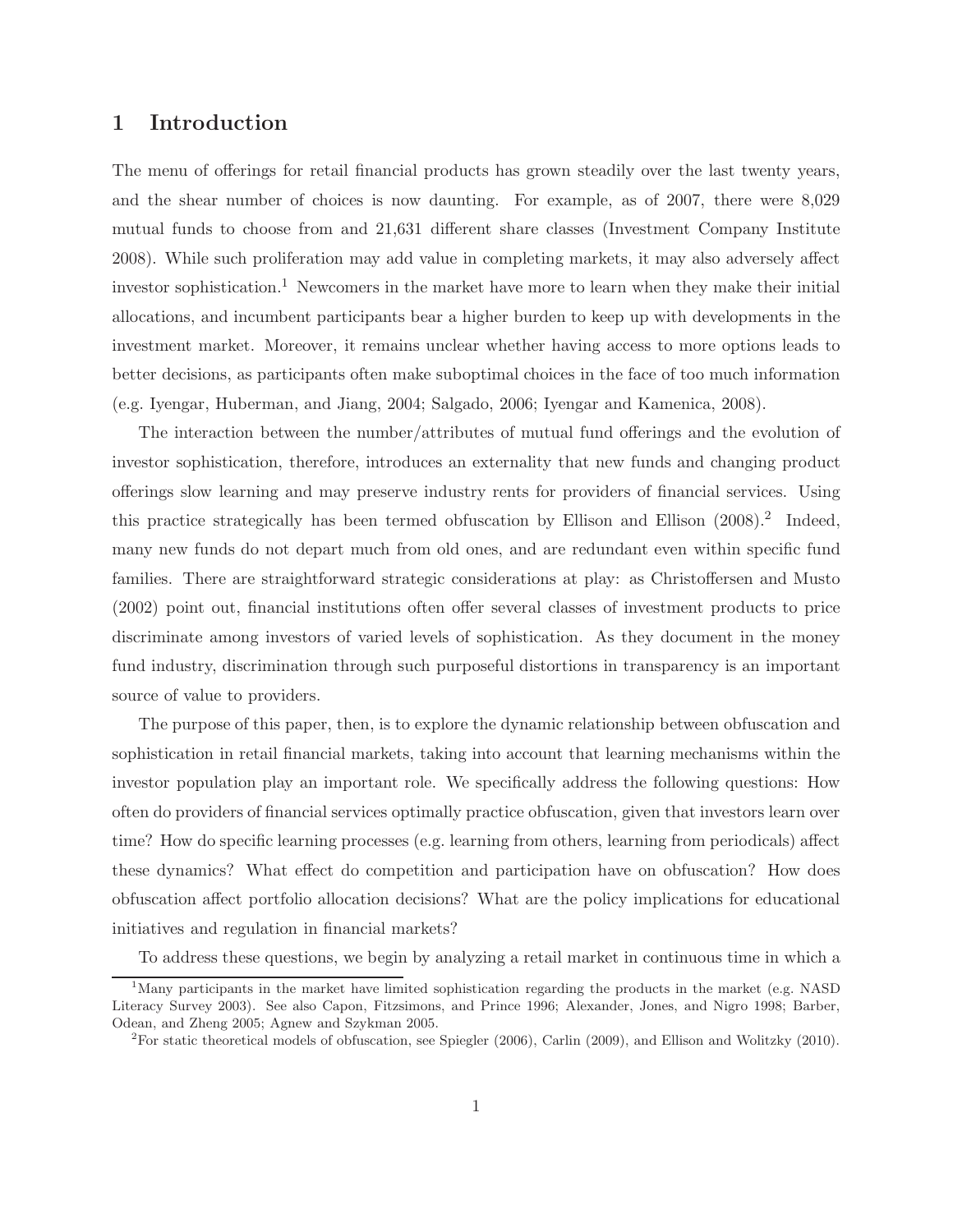provider who is a monopolist markets a family of mutual funds to a heterogeneous group of investors. Investors are either experts, in which case they always choose the optimal fund within the offering, or they are non-experts, in which case their sophistication waxes and wanes based on learning mechanisms and changes in the fund family. When non-experts are informed (i.e., sophisticated), either through access to experts or public signals, they pick the optimal fund. However, when they are uninformed, they may either pay excessive fees or not get the best quality. As such, the provider earns higher rents from investors who are unsophisticated.

Sophistication evolves according to a general learning process, which is a differential equation with commonly known initial conditions. When the provider changes his mutual funds, the population is "refreshed" so that sophistication returns to its initial level and learning begins again. In essence, then, there are three groups of investors in the market: experts who are always sophisticated, non-experts who become sophisticated transiently, and non-experts who remain unsophisticated. Controlling the balance of sophisticated and unsophisticated non-experts is at the heart of the provider's problem. As such, the provider maximizes profits by deciding how frequently to alter his mutual fund offerings, affecting the learning process.

The problem that the provider faces is stationary and therefore, in equilibrium there exists a unique optimal time to change the fund offerings. The optimal time is strictly decreasing in the extra rents gained from unsophisticated investors and strictly increasing in the cost incurred in doing so. The intuition is that the more the provider gains from unsophisticated investors, the higher is the benefit from refreshing the population and keeping non-expert investors in the dark. On the other hand, the more costly it is for the provider to do this, the lower is the benefit from refreshing the population. These comparative statics have straightforward cross-sectional empirical implications. For example, our analysis predicts that we should observe more product changes and redundancy among classes of mutual funds with higher price dispersion.<sup>3</sup> To our knowledge, this prediction is novel and has yet to be tested.<sup>4</sup>

The relationship between the frequency of obfuscation and the speed at which non-experts become sophisticated is non-monotonic, however. The intuition is as follows. If non-experts learn very quickly, then the gains to refreshing the population are short-lived. Given that there is a fixed cost of changing the funds, it may not be worthwhile to change them as frequently. Moreover,

<sup>3</sup>As Hortacsu and Syverson (2004) note, the amount of price dispersion varies among different classes of funds, which likely indicates a difference in the sophistication (i.e. search costs) among consumers within each asset class. See Table 1 in Hortacsu and Syverson (2004).

<sup>4</sup>Testing this prediction might involve correlating price dispersion within groups of homogeneous offerings with number of share classes offered, either cross-sectionally or in a time-series.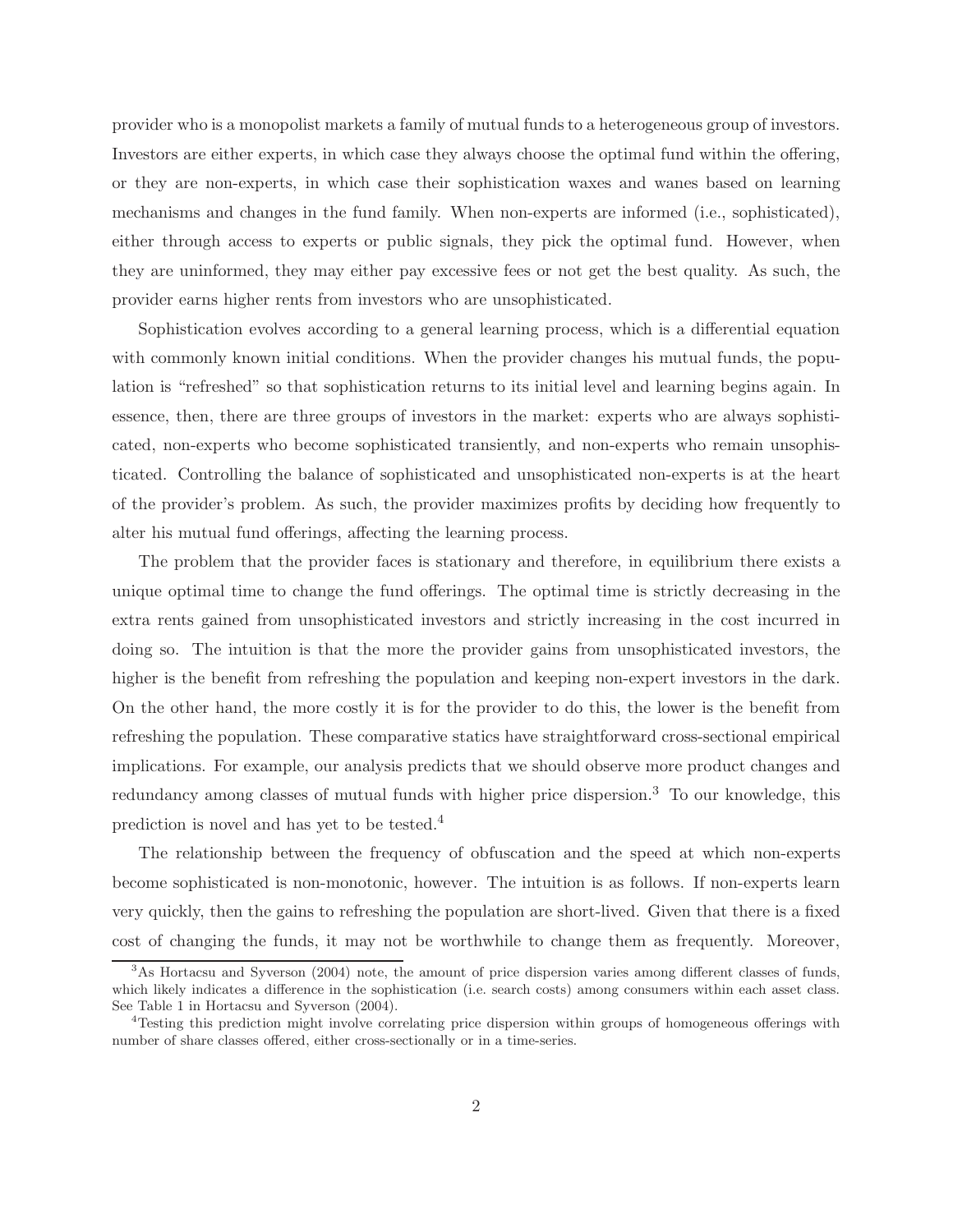when non-experts are very slow to learn and the extra rents gained from unsophistication are longlived, the provider will optimally choose to refresh the population less frequently, again because there is a cost to doing so. This phenomenon has welfare implications for educational initiatives that the government may undertake. If the population learns relatively slowly, improving the learning process marginally will actually decrease welfare, as it increases the frequency of wasteful obfuscation.<sup>5</sup> Small educational initiatives that increase the speed of learning are only likely to increase welfare when non-experts already learn sufficiently fast.

The type of learning that takes place in the market also affects obfuscation and the policies that are set. Based on the information percolation model of Duffie and Manso (2007), we analyze two specific settings: one in which investors learn by themselves (e.g. by reading periodicals) and one in which they learn from each other. In the former setting, as the initial set of experts rises, the frequency of obfuscation by the provider decreases. This occurs because there is less to gain from refreshing the population. Educational initiatives that improve the level of expertise in the market are always welfare enhancing in this case because increasing expertise lowers obfuscation. When investors learn from each other, however, we obtain different results. The comparative statics and policy considerations are very similar to the effect of learning speed. This non-monotonic relationship can be appreciated as follows. When no one is an expert initially, there is no one to learn from, and therefore the provider never changes their mutual fund offerings. When everyone is an expert initially, then there is no gain to refreshing the population. Therefore, obfuscation only takes place when a fraction of the population has expertise and there is a non-monotonic relationship between expertise and the frequency of obfuscation.

We extend our analysis to consider other welfare effects of obfuscation. Indeed, in the base model, the only cost to society is the cost that the provider incurs when he refreshes. There are many other potential costs to society such as non-participation, the cost of learning, and the misallocation of resources. We extend the model to consider these other sources of welfare loss. First, we show that participation increases obfuscation, which might give policy makers pause before encouraging people to increase their investments in mutual funds. Second, we quantify how obfuscation causes distortions in investors' portfolio allocations. Third, we quantify the opportunity cost of becoming an expert in the first place: we analyze how expertise arises endogenously in the market, given that the provider has an incentive to obfuscate and maximize profits.

<sup>&</sup>lt;sup>5</sup>Policies designed to assist investors have the adverse effect to induce the provider to refresh more frequently. This causes non-expert investors to fall further behind, making the task of keeping up more costly. Absent such marginal initiatives, the provider would also save on the costs of wasteful innovation.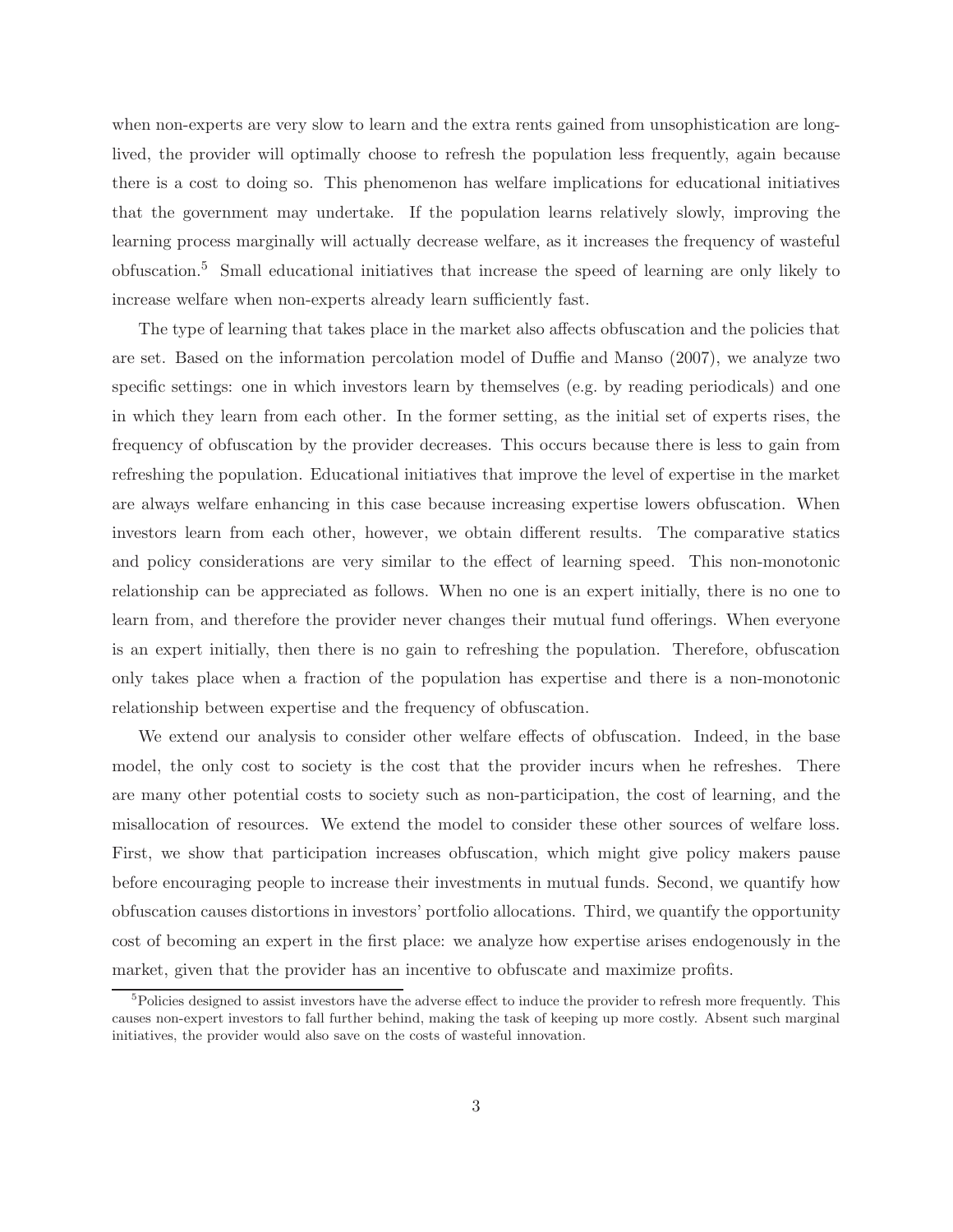Finally, we consider the effect of competition on obfuscation. We show that increased competition should slow obfuscation. The reason for this is that there is less to gain for each provider when they refresh the population. In essence, the information rents that financial institutions gain by refreshing dissipate with more competition. This improves welfare as the side effects from obfuscation decrease: fewer investors pay the opportunity cost of becoming an expert, more investors participate, and the misallocation of resources decreases.

The focus of this paper is on mutual fund allocation and investment. Yet, our analysis applies to other financial decisions: credit card financing, life annuities, mortgages, life insurance, education savings plans. The disparity between sophistication and complexity in these other markets is also striking. This not only degrades personal welfare, but also affects the economy as a whole. Indeed, participation without sophistication is frequently cited as a root cause of the recent financial crisis: many home owners did not appreciate the variable-rate clauses in their mortgages and their explicit exposure to interest rate risk. At the same time, failure of many home owners to appreciate the fees and interest rate schedules used commonly in credit cards has led to a record-setting amount of household debt and a growing number of personal defaults in the U.S.

What to do about the disparity between sophistication and complexity has recently received much attention, though the optimal solution remains hotly debated. While Lusardi and Mitchell (2007) argue that education improves investor welfare, Choi, Laibson, and Madrian (2008) show that investors appear to ignore fees when making decisions, even when they are given salient information about the importance of taking fees into consideration. In lieu of a large-scale educational effort, there is now growing support for the use of default options to assist retail investors and improve welfare (e.g., Choi, Madrian, Laibson, and Metrick 2004). Our analysis adds to this debate: while not specifically modeled in our paper, default options would in essence make more investors experts (by proxy) and may decrease obfuscation, especially when used on a grand scale or in markets in which people learn on their own. Libertarian paternalism, as posed by Thaler and Sunstein (2003), makes sense in our model: a large scale increase in the fraction of experts would slow obfuscation and encourage participation. Investigating this debate further is the subject of future research (Carlin, Gervais, and Manso, 2010).

Finally, our paper may be readily applied in consumer markets, especially those in which service is a key component and there is a large discrepancy between sophistication and complexity (e.g., health care). As such, our contribution is also of general economic interest as it adds a new and important dimension to an already extensive literature on oligopoly competition with consumer search (e.g. Diamond, 1971; Salop and Stiglitz, 1977; Varian, 1980; Stahl, 1989; Gabaix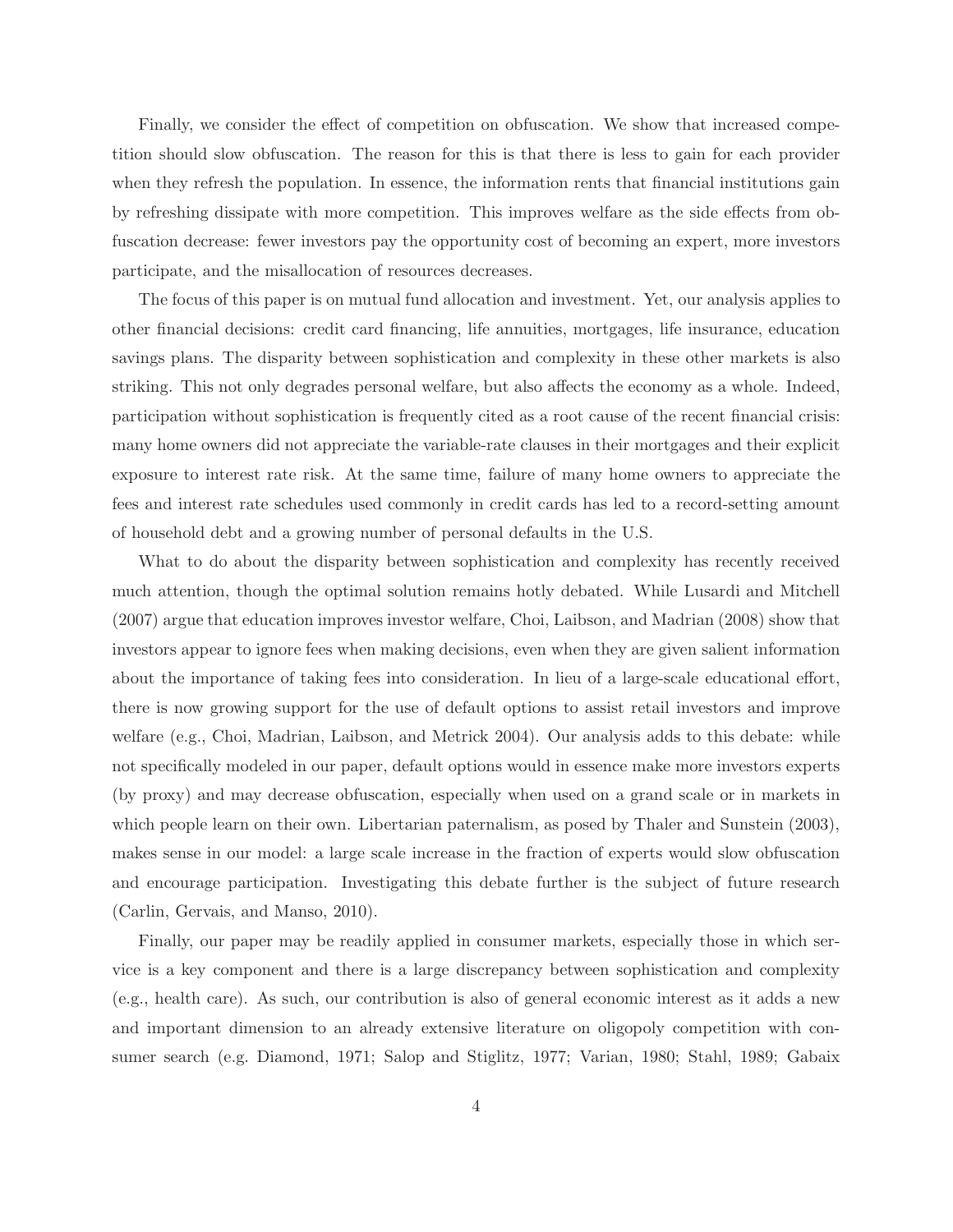and Laibson, 2006). Indeed, in many existing theoretical models, consumers search for the best alternative, but the firms are unable to affect the search environment except through the prices they choose. Few notable exceptions are papers by Robert and Stahl (1993), Carlin (2009), and Ellison and Wolitzky (2010). Robert and Stahl (1993) analyze a model of sequential search in which firms may advertise to consumers in the population. Carlin (2009) and Ellison and Wolitzky (2010) analyze a static model in which firms simultaneously choose whether to add complexity to their pricing schedules. Our analysis departs from the above papers in several ways. First, our model is fully dynamic so that we can characterize how obfuscation evolves over time. Second, our model is general in that it can account for innovation in both prices and product characteristics. Finally, in our analysis we are able to characterize how different types of learning affects both obfuscation and the policies that govern these markets.

The rest of the paper is organized as follows. In Section 2, we pose a dynamic model of obfuscation and investor sophistication, given that the provider in the market is a monopolist. In Section 3, we characterize optimal obfuscation by the provider, and evaluate the effect that different learning models have on welfare and policy considerations. In Section 4, we consider participation in the market and how obfuscation affects portfolio allocation by non-experts. In Section 5, we analyze how expertise arises endogenously. In Section 6, we consider the effect that competition has on obfuscation. Section 7 concludes. All of the proofs are contained in the Appendix.

### 2 The Model

Consider a financial institution (i.e., a provider) that markets a family of heterogeneous mutual funds to a unit mass of household investors over an infinite horizon. Time evolves continuously and future cash flows are discounted at an interest rate r. The funds that are offered may differ along several dimensions (e.g., fees, target benchmarks, turnover, or alphas), but at any particular time one of the funds is clearly superior to the others. For example, within a group of money funds, one of them has lower fees than the others. We begin by considering that the provider is a monopolist, but extend the analysis to competitive markets in Section 6.

Each investor  $i \in I$  in the market has unit demand for a mutual fund. Based on the information that they have, each investor chooses within the fund offerings to maximize their expected payoff. At  $t = 0$ , investors are divided into two groups: experts  $x_0$  and non-experts  $y_0 = 1 - x_0$ . Experts costlessly acquire information about all of the funds offered, and are able to quickly adapt to changes in the market and the fund family. Experts always make the best choice. In contrast,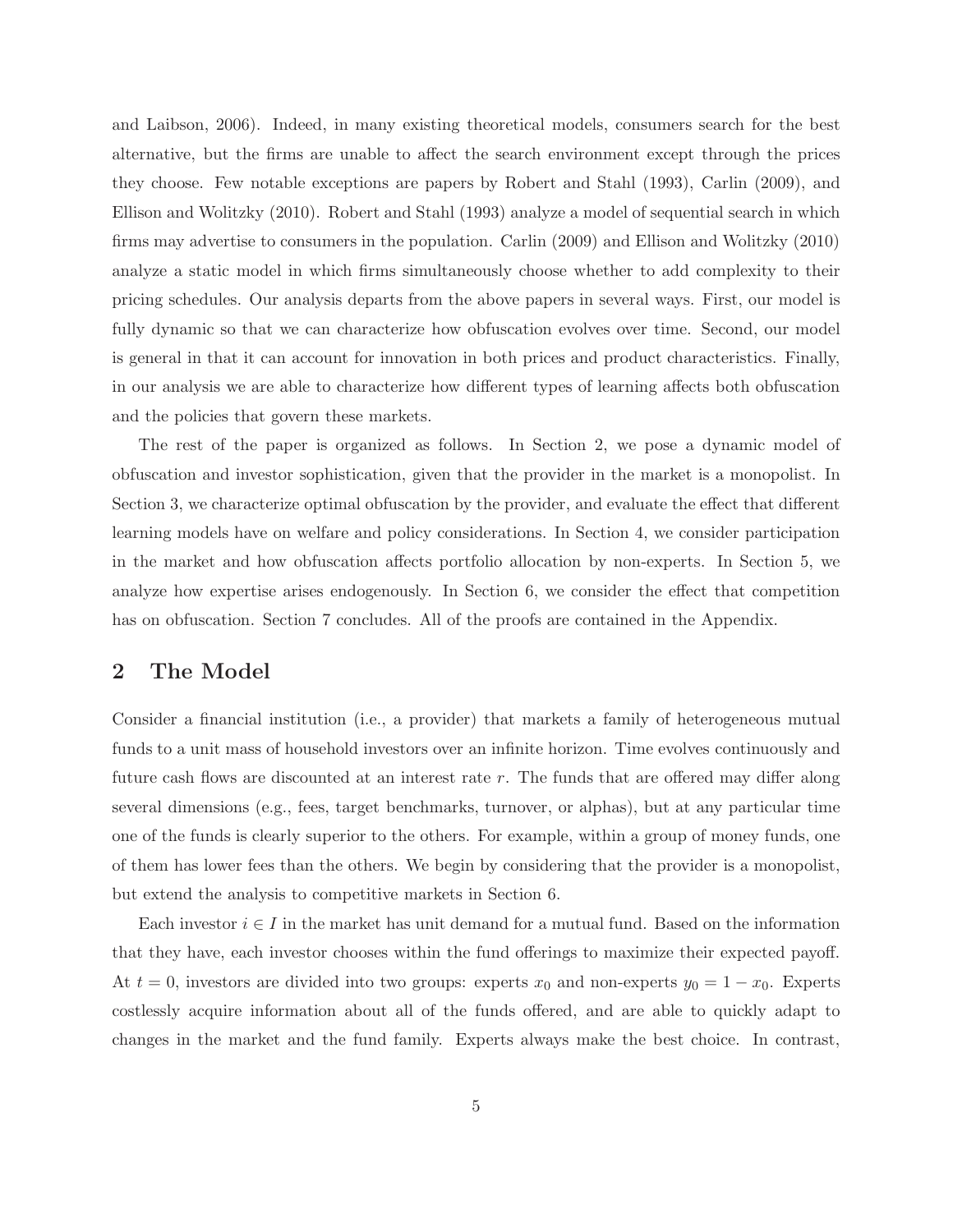non-experts are less discriminating. When they are uninformed, they choose one fund from the product offering randomly.<sup>6</sup> When they become informed transiently through learning, they mimic the experts and choose the optimal fund. This knowledge is fragile, however, as non-experts are unable to keep up with changes that occur in the market or fund family. As such, the sophistication level of non-experts may wax and wane, whereas experts are always sophisticated. For now, we take the values of  $x_0$  and  $y_0$  as given exogenously, but we consider their endogenous determination in Section 5.

As time evolves, non-experts may learn either through interaction with experts or through access to public signals (e.g., reading periodicals). Therefore, at any time  $t$ , the fraction of sophisticated investors  $x_t$  is composed of the initial fraction of experts plus non-experts who have become informed through interaction. The remaining population  $y_t$  is the group of non-experts who remain unsophisticated.

Learning takes place as follows. Without obfuscation (to be specified shortly), the fraction  $x_t$ of sophisticated investors evolves according to the differential equation

$$
dx_t = f(\lambda, x_t)dt,\t\t(1)
$$

with initial values  $x_0$  and  $y_0$ . At each instant in time, the rate at which investors become informed is a function of the fraction  $x_t$  of informed investors in the population and  $\lambda$ , which measures the speed of learning. That is,  $\lambda$  parameterizes how easy it is for investors to access public information or learn from each other. By construction,  $dy_t = -dx_t$ . We assume that  $f(\lambda, x_t)$  is strictly positive, continuously differentiable, and increasing in  $\lambda$ . Therefore, without a change in the product offerings,  $x_t$  increases over time while  $y_t$  decreases. The evolution equation (1) is flexible enough to incorporate several important forms of learning. For now, however, we consider a general learning process and characterize the optimal behavior by the provider. Later, in Section 3.2, we consider more specific models of learning and contrast the effects that they have on the provider's behavior and economic welfare.

The provider earns profits  $\pi(x_t, y_t)$  from his investors at each instant in time. Because unsophisticated investors are less able to choose the most advantageous fund, the rents that the provider captures are larger for these investors. To capture this mathematically, we consider that at any

 $6$ Non-experts are either fully informed or completely uninformed. Therefore, our set-up is a dynamic version of a standard all-or-nothing search model (e.g. Salop and Stiglitz, 1979; Varian, 1980). Random purchase by non-experts is typical in this literature, but an all-or-nothing search process is not necessary to derive the results that follow. For example, using a sequential search model as in Stahl (1989) would generate the same lack of discriminating behavior.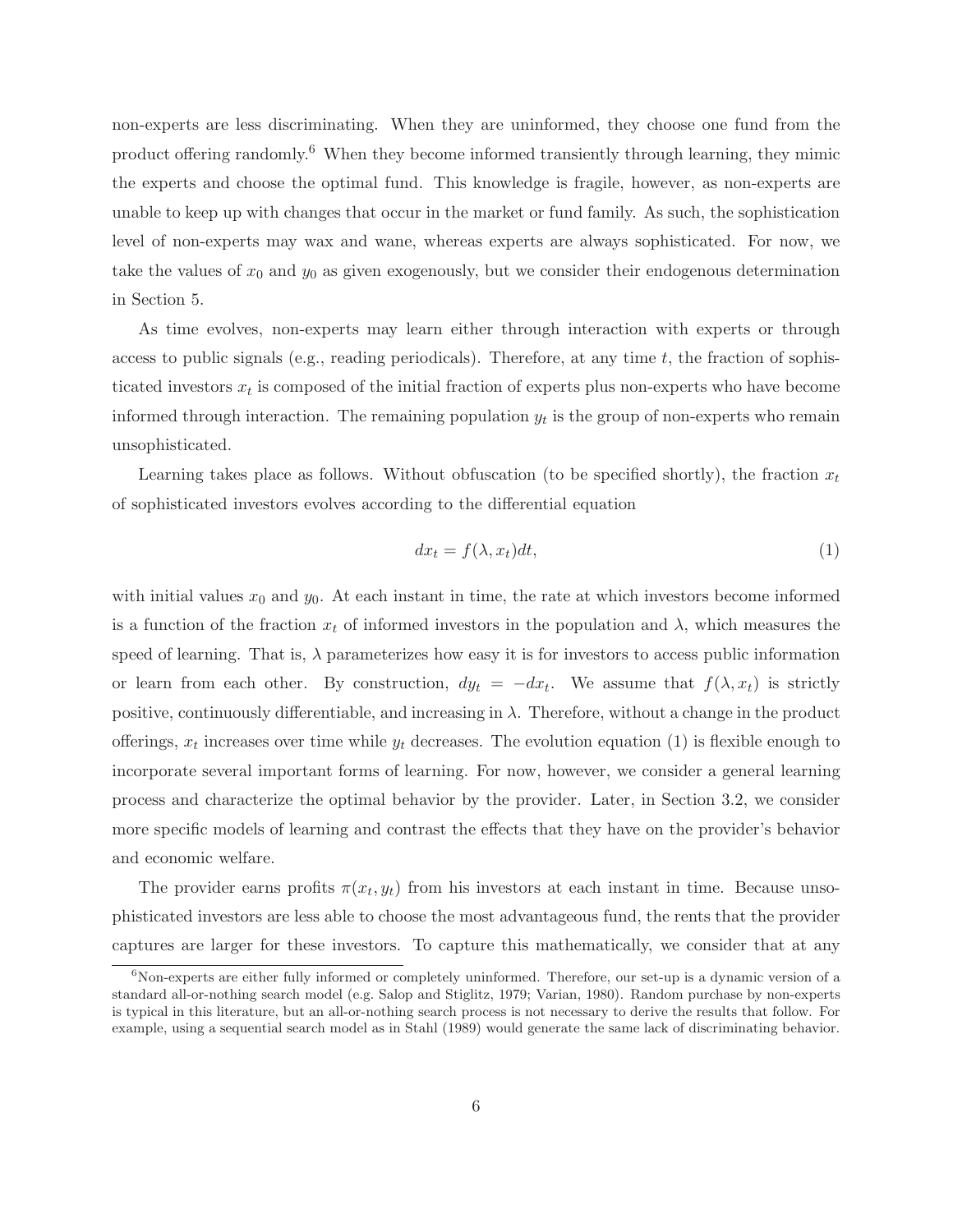instant, the provider's profit is

$$
\pi(x_t, y_t) = ax_t + by_t,
$$

where  $b > a$ . The profit a represents the rent that is gained from selling a fund to informed investors, whereas  $b - a$  is the added gain from selling to unsophisticated investors.<sup>7</sup> For example, experts always choose the money fund with the lowest fees, whereas non-experts may sometimes invest in funds with higher costs, and therefore not get the best deal. As sophistication increases via (1), the added gains to the provider diminish.

The provider may prohibit learning, though, by changing the attributes of the funds in his offering (i.e. obfuscation). This may involve changing the mix of funds offered or altering the fees charged. Mathematically, we assume that the provider can at any time  $t$  refresh population learning by returning the fraction of sophisticated and unsophisticated investors to their initial levels  $x_0$  and  $y_0$ . The provider pays a cost c to do so, and chooses his timing optimally to maximize lifetime profits. As such, the times in which the provider obfuscates is given by a vector  $T = (t_1, t_2, t_3, \ldots)$ with  $t_i \leq t_{i+1}$  for all i. For any  $t \in [t_i, t_{i+1}]$ , the dynamics of sophistication evolves according to the differential equation (1) with  $x_{t_i} = x_0$ . The fraction  $x_0$  catches on quickly when the provider makes changes, but the fraction  $y_0$  does not: whereas non-experts may become informed for a while, their sophistication is fragile as they depend on the learning process in (1).

The problem that the provider faces is

$$
\sup_{\substack{T=(t_1,t_2,t_3,...)\\ \text{s.t. } t_i \le t_{i+1}}} \int_0^\infty e^{-rt} \pi(x_t, y_t) dt - C(r,T),\tag{2}
$$

where  $x_t$  evolves according to the differential equation (1) in the interval  $[t_i, t_{i+1})$  with initial condition  $x_{t_i} = x_0$  for all i. The quantity  $C(r, T)$  sums the discounted lifetime costs of obfuscation according to the plan  $T$ , and is computed as

$$
C(r,T) = \sum_{i=1}^{\infty} e^{-rt_i}c.
$$
\n(3)

We characterize the solution to this problem in the next section.

<sup>&</sup>lt;sup>7</sup>In Section 6, when we study competition, the rents obtained from sophisticated and unsophisticated investors arise endogenously. The assumption that  $b > a$  can also be considered a Nash bargaining solution in which the provider gains a larger fraction of the trade surplus from unsophisticated investors than from sophisticated investors. In this sense, both experts and non-experts are rationally willing to participate in the market. This assumption is consistent with the search literature (e.g. Varian, 1980; Stahl, 1989) and the literature in which the timing of sales is used to discriminate between well-informed and ill-informed consumers (Salop, 1977; Conlisk, Gerstner, and Sobel, 1984; Rosenthal, 1982; Sobel, 1984).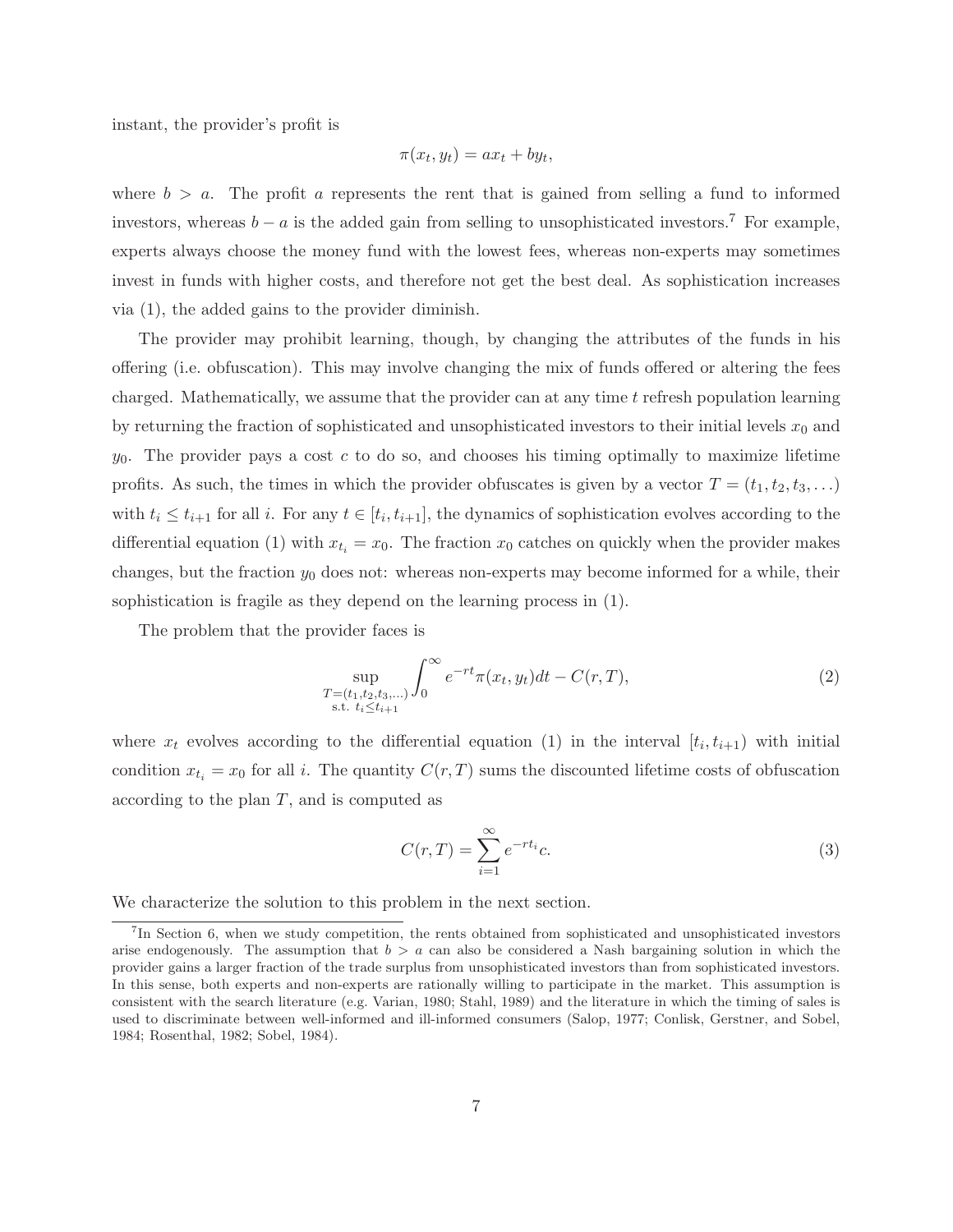Before doing so, though, it is instructive to consider a practical example of obfuscation, based on the dynamic fee-setting behavior observed in the money fund industry (Christoffersen and Musto, 2002). Consider a provider that offers two money funds with different fee structures. Sophisticated investors choose the one with lower fees, whereas unsophisticated investors pick one of them randomly. As time progresses and unsophisticated investors learn about the fund with lower fees, fewer investors demand the fund with higher fees. The provider may then add a third money fund that has low fees and progressively raise the fees of the "old" low-fee fund. The result is that expert investors will catch on quickly to this strategy and switch funds, while a new breed of unsophisticated investors evolves. What our model captures, therefore, is the idea that investors need to keep up with innovation in prices and quality in order to continue to get the best deal. Other examples might include different funds that sell for the same price, but have quality differences (e.g., less turnover or better monitoring of managers) that require different investment on the part of the provider. Our model as posed is general to consider heterogeneity on multiple dimensions.

### 3 Obfuscation and Sophistication

We begin by solving the provider's obfuscation problem and characterize its solution in generality, given that learning proceeds according to (1). Then, we consider specific examples of learning processes and contrast the obfuscation that takes place in each case. Following this, we discuss several welfare and policy considerations that arise based on the type of learning that takes place in the market.

### 3.1 Optimal Obfuscation

The provider's problem is stationary. That is, after the provider obfuscates, he faces a problem that is isomorphic to the one he faced at  $t = 0$ . The following proposition relies on dynamic programming techniques to simplify the provider's problem.

**Proposition 1.** An optimal  $T = (t_1, t_2, t_3, \ldots)$  that solves (2) is such  $t_{i+1} - t_i = t_i - t_{i-1}$  for any i. Therefore, the provider's problem reduces to choosing the duration  $t^*$  of each cycle:

$$
\max_{t} \frac{\int_{0}^{t} e^{-rs} \{ax_s + b(1 - x_s)\} ds - e^{-rt}c}{1 - e^{-rt}},\tag{4}
$$

where  $x_s$  evolves according to (1), the learning process without obfuscation.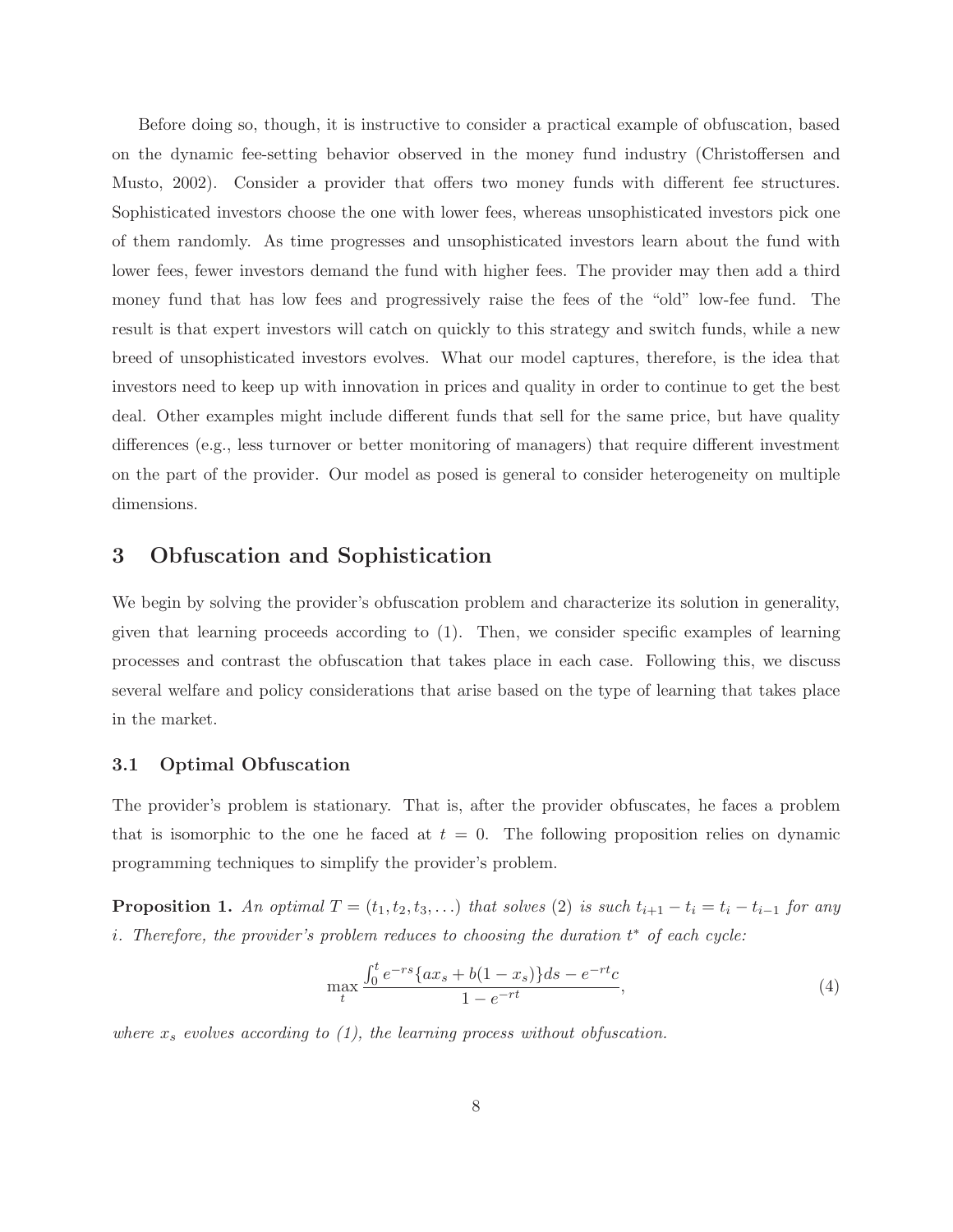According to Proposition 1, we may focus on the solution to the problem in (4) to derive the optimal plan  $T^* = (t^*, 2t^*, 3t^*, \dots)$ , which is stationary. As such, the population of sophisticated investors evolves according to (1) from  $x_0$  to  $x_{t^*}$ , until the provider refreshes and the process begins again. In the proof of Proposition 1 in the appendix, we show that such a stationary plan is superior to any arbitrary control sequence that changes over time (i.e., a non-stationary plan).

The next proposition characterizes the solution to (4).

**Proposition 2.** (Optimal Obfuscation) There exists a unique optimal stopping time  $t^* > 0$  that solves the provider's problem. If

$$
c < \bar{c} \equiv \int_0^\infty e^{-rs} \{ax_s + b(1 - x_s)\} ds - \lim_{t \to \infty} \frac{\{ax_t + b(1 - x_t)\}}{r},\tag{5}
$$

then the optimal stopping time  $t^*$  is finite and solves

$$
(1 - e^{-rt})\{ax_t + b(1 - x_t)\} - r\int_0^t e^{-rs}\{ax_s + b(1 - x_s)\}ds + rc = 0.
$$
 (6)

Otherwise,  $t^* = \infty$ . Moreover, for  $t^* < \infty$ ,

- (*i*)  $\frac{\partial t^*}{\partial b} < 0$
- (*ii*)  $\frac{\partial t^*}{\partial a} > 0$
- (iii)  $\frac{\partial t^*}{\partial c} > 0$

According to Proposition 2, obfuscation takes place more frequently when the additional rents that are gained from unsophisticated investors are higher  $(b - a \text{ high})$  and when the cost is lower. That is, if resetting the learning process is more valuable because unsophisticated investors forfeit significant surplus, then the provider will wish to capture these rents as frequently as possible. Since  $c > 0$ , though, they will not optimally do this continuously, that is,  $t_{i+1} - t_i > 0$  for all i. When the cost is higher, the provider will wait longer before he incurs this cost, ceteris paribus.

If the cost is sufficiently high, that is, if  $c > \bar{c}$ , the provider will never change his fees or mutual funds. The first term for  $\bar{c}$  in (5) represents the present value of the provider's profits if he never refreshes the fund family. The second term in  $\bar{c}$  represents the present value of a stream of constant payments equal to the instantaneous profit the provider earns once sophistication reaches its upper limit. Thus, the difference between the two terms in (5) computes the excess rents that the provider collects when sophistication is subpar in this market absent any obfuscation.

Not surprisingly,  $\bar{c}$  changes in an intuitive way based on the other parameters in the model. As we show in Proposition 9 in the appendix,  $\bar{c}$  is increasing in  $(b - a)$ , which implies that it is more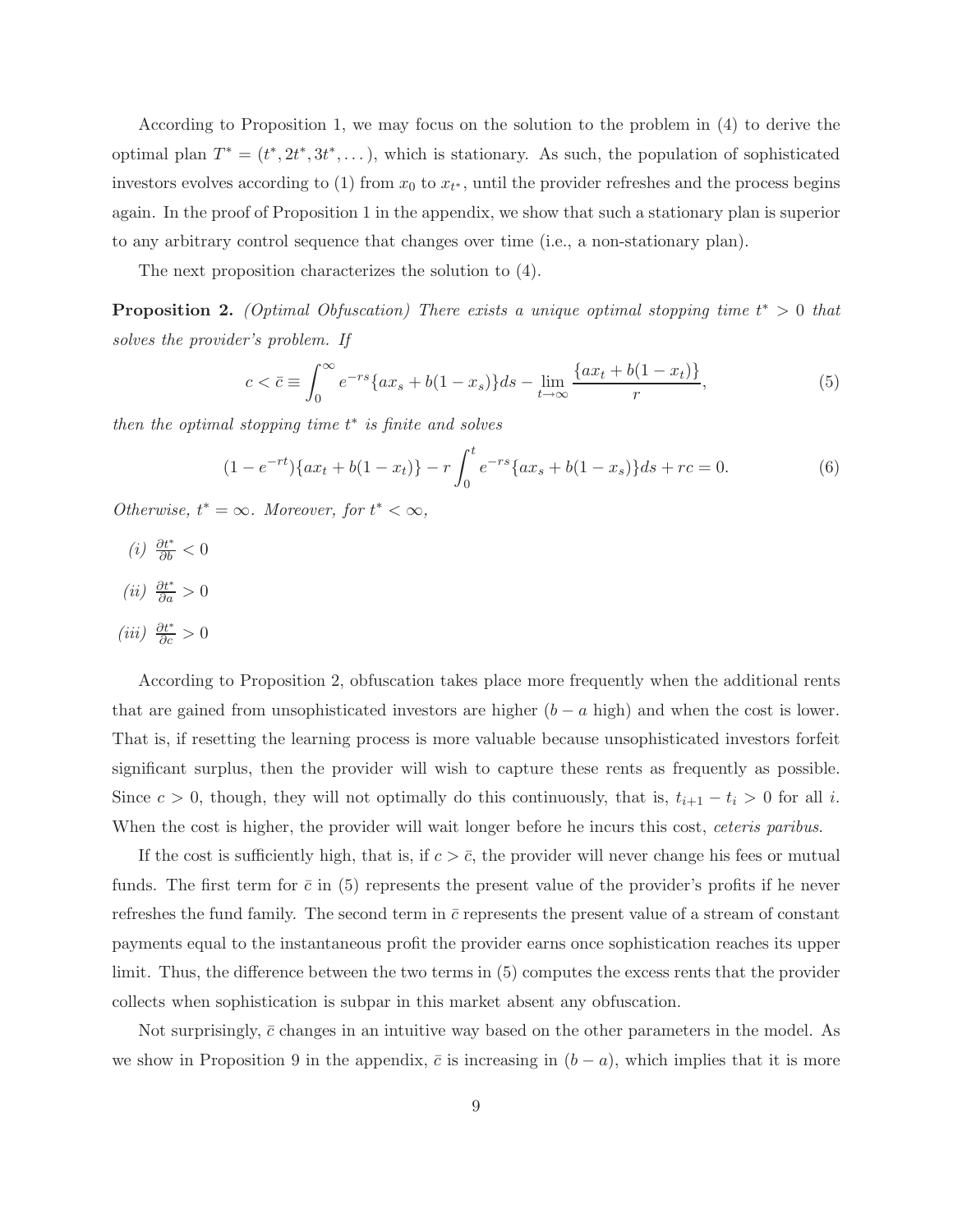attractive to engage in obfuscation when the extra rents gained from unsophisticated investors are high. We also show, under fairly general conditions, that  $\bar{c}$  is decreasing in  $\lambda$  and  $x_0$ .<sup>8</sup> This means that, if learning is slower and the fraction of experts is lower, it is more worthwhile for the provider to engage in obfuscation.

Now, we consider the relationship between  $t^*$  and  $\lambda$ , which is a bit trickier. We first state the proposition that characterizes this relationship and then describe it intuitively.

**Proposition 3.** Suppose that  $c < \sup$  $\sup_{\lambda} \bar{c}(\lambda,x_0)$ . If

$$
\lim_{\lambda \to 0} x_t = x_0 \quad and \quad \lim_{\lambda \to \infty} x_t = 1 \quad \forall t > 0,
$$
\n<sup>(7)</sup>

then

$$
\lim_{\lambda \to 0} t^*(\lambda) = \infty \quad and \quad \lim_{\lambda \to \infty} t^*(\lambda) = \infty,
$$
\n(8)

and the function  $t^*(\lambda)$  is non-monotone in  $\lambda$ .

Proposition 3 can be appreciated as follows. The conditions about a particular learning process in (7) are sufficient for  $t^*(\lambda)$  to be non-monotone in  $\lambda$ . The first condition says that as the rate of learning converges to zero, then the fraction of sophisticated investors remains the same (i.e., the initial level) for any fixed time. The second condition says that as the rate of learning converges to infinity, the entire population becomes sophisticated for any arbitrarily small time.

If these two conditions hold for a particular learning process, then  $t^*(\lambda)$  is non-monotone in  $\lambda$ . Intuitively, if learning occurs very slowly, the provider will make changes to his mutual funds infrequently. In fact, if  $\lambda \to 0$ , then the provider will never make any changes because there is no benefit to paying the cost c. As learning occurs at a higher rate (higher  $\lambda$ ), then the provider might want to make changes more quickly to keep resetting the process and stay ahead of investor sophistication. However, as learning becomes sufficiently fast, there is a diminishing benefit to obfuscation. To see this, consider a limiting case when  $\lambda \to \infty$ , that is when sophistication evolves instantaneously. In this case, the rents that are gained compared to the monopoly rent  $a$  are negligible because they are short-lived. Since,  $c > 0$ , the optimal strategy for the provider is never to make changes. Therefore, when  $\lambda \to 0$  and when  $\lambda \to \infty$ , we expect  $t^* = \infty$ , whereas for values of  $\lambda$  in between we may observe a finite  $t^*$ . Thus, there exists a non-monotonic relationship between  $\lambda$  and  $t^*$ .

<sup>&</sup>lt;sup>8</sup>Specifically, if there exists a constant  $\kappa$  such that for all  $\lambda$  and  $x_0$ ,  $\lim_{t\to\infty}x_t = \kappa$ , then the mentioned comparative statics hold. This condition is sufficient and implies that if the provider never obfuscates, the sophistication in the population reaches the same limit, which is independent of  $x_0$  and  $\lambda$ . The specific learning processes that we study in Section 3.2 satisfy this condition.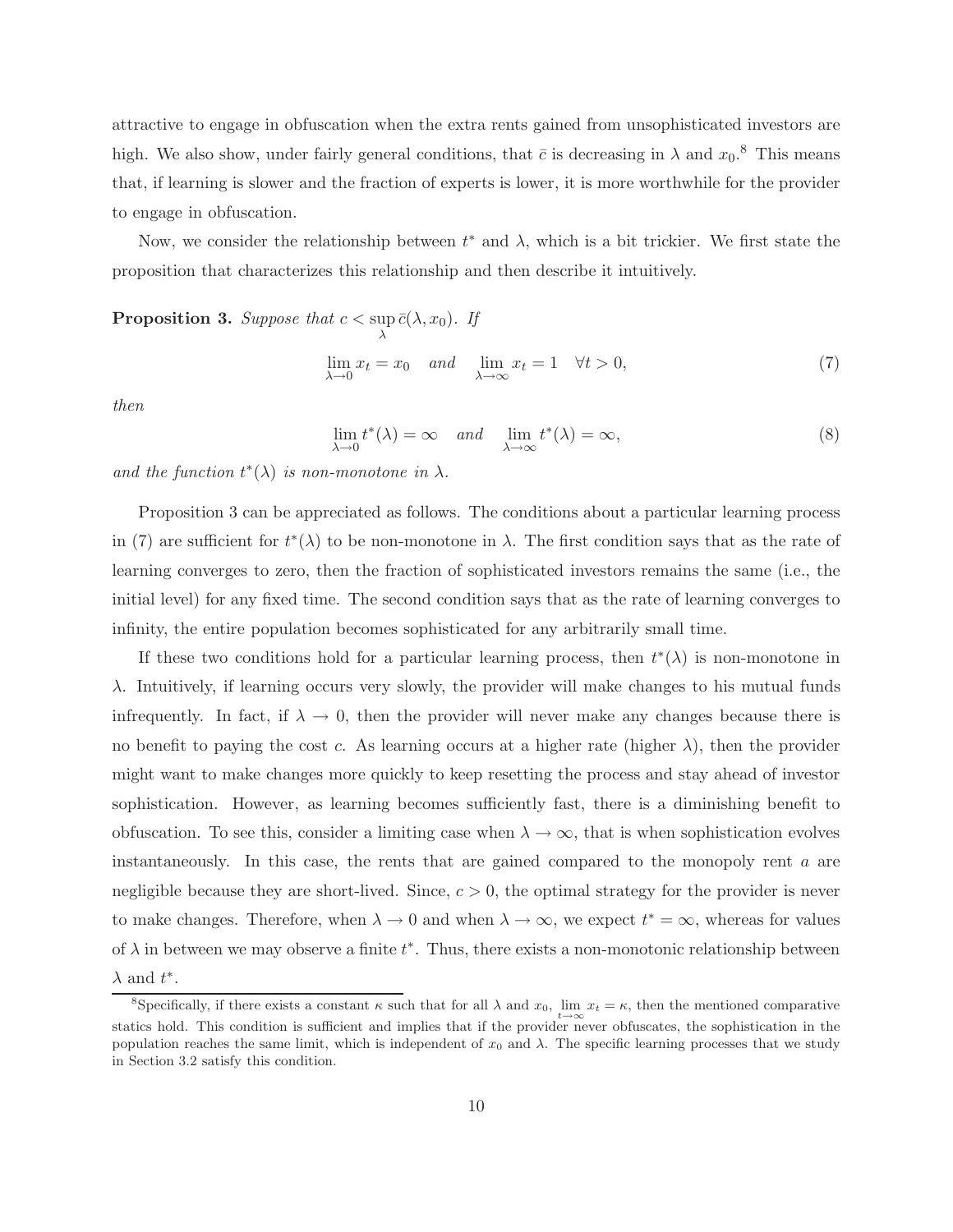Now, we consider the relationship between  $t^*$  and  $x_0$ .

**Proposition 4.** Suppose that  $c < \sup$  $\sup_{x_0} \bar{c}(\lambda,x_0)$ . If

$$
\frac{\partial^2 x_t}{\partial x_0 \partial t} < 0,\tag{9}
$$

then  $\frac{\partial t^*}{\partial x_0} > 0$ . If

$$
\lim_{x_0 \to 0} x_t = 0 \quad \forall t > 0 \tag{10}
$$

then

$$
\lim_{x_0 \to 0} t^*(x_0) = \infty \quad and \quad \lim_{x_0 \to 1} t^*(x_0) = \infty,
$$
\n(11)

and the function  $t^*(x_0)$  is non-monotone in  $x_0$ .

Condition (9) means that the rate at which investors become sophisticated is decreasing in the initial fraction  $x_0$  of experts in the population. If the learning process has this property, the provider obfuscates less frequently when  $x_0$  is higher: the rents that are collected from unsophisticated investors are strictly lower so that the benefit to paying the cost  $c$  is decreased. As we will soon illustrate by example, the condition in (9) usually exists when investors learn independently from each other, but does not hold generally for group learning processes.

If the condition in (10) holds, however, then the relationship between  $t^*$  and  $x_0$  is non-monotonic. Intuitively, the limit in (10) says that if the fraction of experts tends to zero, that no matter how much time passes, all investors remain unsophisticated. This condition will hold generally when investors learn from each other. If no one is sophisticated in the first place, then there is no one to learn from. In contrast, if investors learn on their own from accessing information from outside sources, it may be that  $x_t$  will increase over time, despite the fact that  $x_0 = 0$  initially.

To better appreciate how the conditions in Propositions 3 and 4 affect obfuscation, it is instructive to consider a few examples.

### 3.2 Learning and Information Percolation

Based on the information percolation model of Duffie and Manso (2007), we analyze two specific settings: one in which investors learn by themselves and one in which they learn from each other.

Let us first consider a learning process in which investors learn from their own research. This may occur by reading periodicals, accessing news through the media, or reading a prospectus. More specifically, we assume that an uninformed non-expert learns what the optimal fund is at a Poisson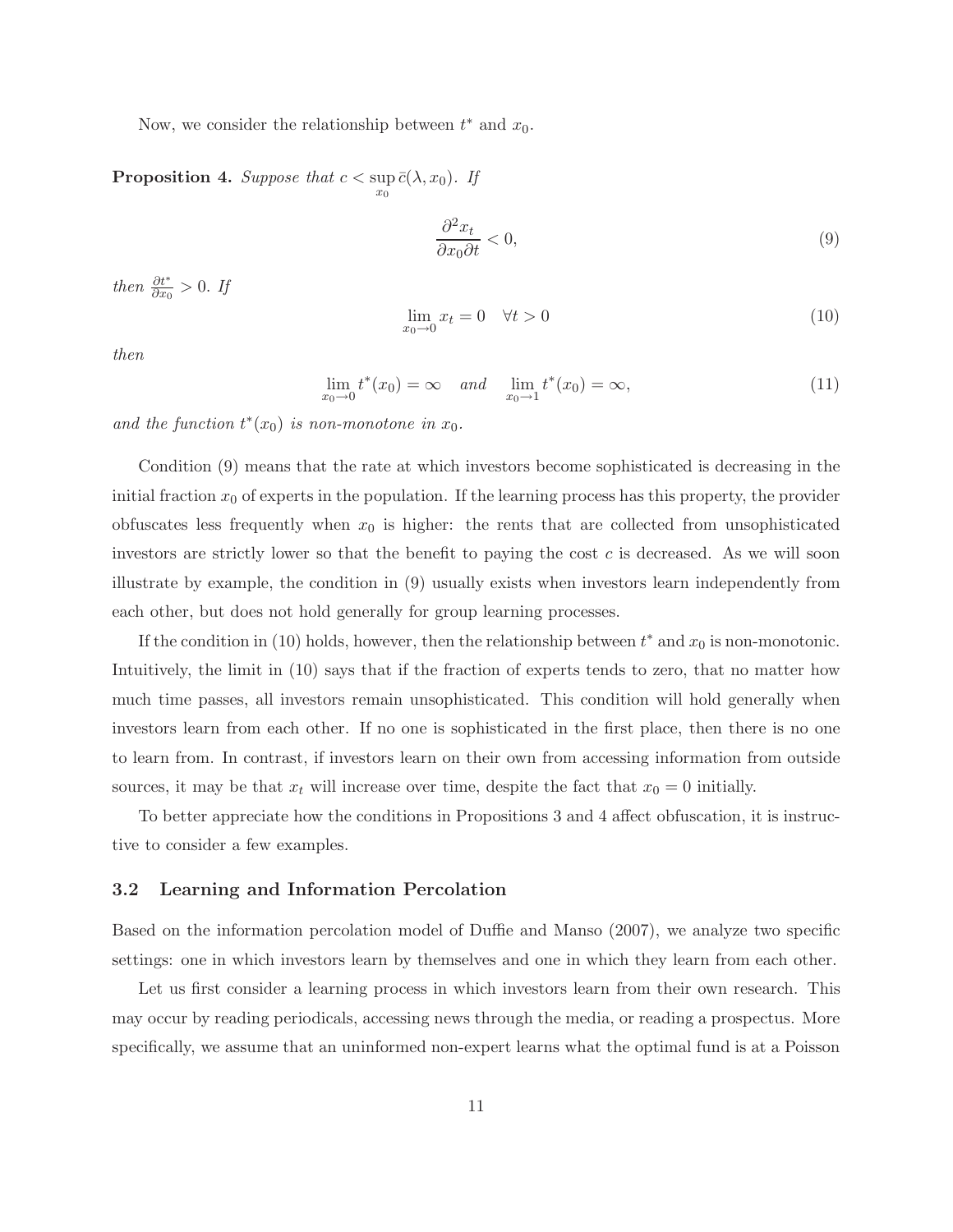arrival time with a mean arrival rate (intensity)  $\lambda$ , which is common across uninformed investors. After this time, the investor becomes transiently informed and is able to choose the optimal fund until there are further changes in the fund family.

Relying formally on the law of large numbers, (1) takes the form

$$
dx_t = \lambda (1 - x_t) dt. \tag{12}
$$

In this process, a fixed proportion  $\lambda$  of unsophisticated investors become sophisticated at each point in time. This learning process is a degenerate case of the information percolation model studied in Duffie and Manso (2007): it can be obtained from equation (9) in that paper when each of the signals observed by people is either uninformative or fully informative and the intensity of meetings between people is set to zero. Integrating  $(12)$  and using the initial condition  $x_0$  yields the solution

$$
x_t = 1 - (1 - x_0)e^{-\lambda t}.
$$
\n(13)

Now, we can consider (13) in terms of the conditions in Propositions 3 and 4. For this process,

$$
\frac{\partial^2 x_t}{\partial x_0 \partial t} = -e^{-\lambda t} \lambda,\tag{14}
$$

which is always negative. From Proposition 4, we have that the optimal time to obfuscate is increasing in  $x_0$ . This makes intuitive sense, since in this example the ability to learn is independent of other investors' sophistication, so that as  $x_0$  rises the rents available to the provider decrease. Obfuscation is less attractive and occurs with decreased frequency.

To show that the relationship between  $t^*$  and  $\lambda$  is non-monotone, we compute that

$$
\lim_{\lambda \to 0} x_t = x_0
$$

and

$$
\lim_{\lambda \to \infty} x_t = 1.
$$

Consequently,  $t^* = \infty$  when  $\lambda$  approaches 0 or  $\infty$ . Intuitively, this implies that if there are no sources of information and investors do not learn, then there is no incentive for the provider to refresh the investor population. In contrast, if access to media or periodicals allows investors to educate themselves quickly, then the provider will avoid obfuscation because refreshing the investor population is a futile effort.

Consider the example in Figure 1, in which investors learn without the help of others. The series of subfigures plot  $t^*$  versus the underlying parameters, while holding all else fixed. As predicted by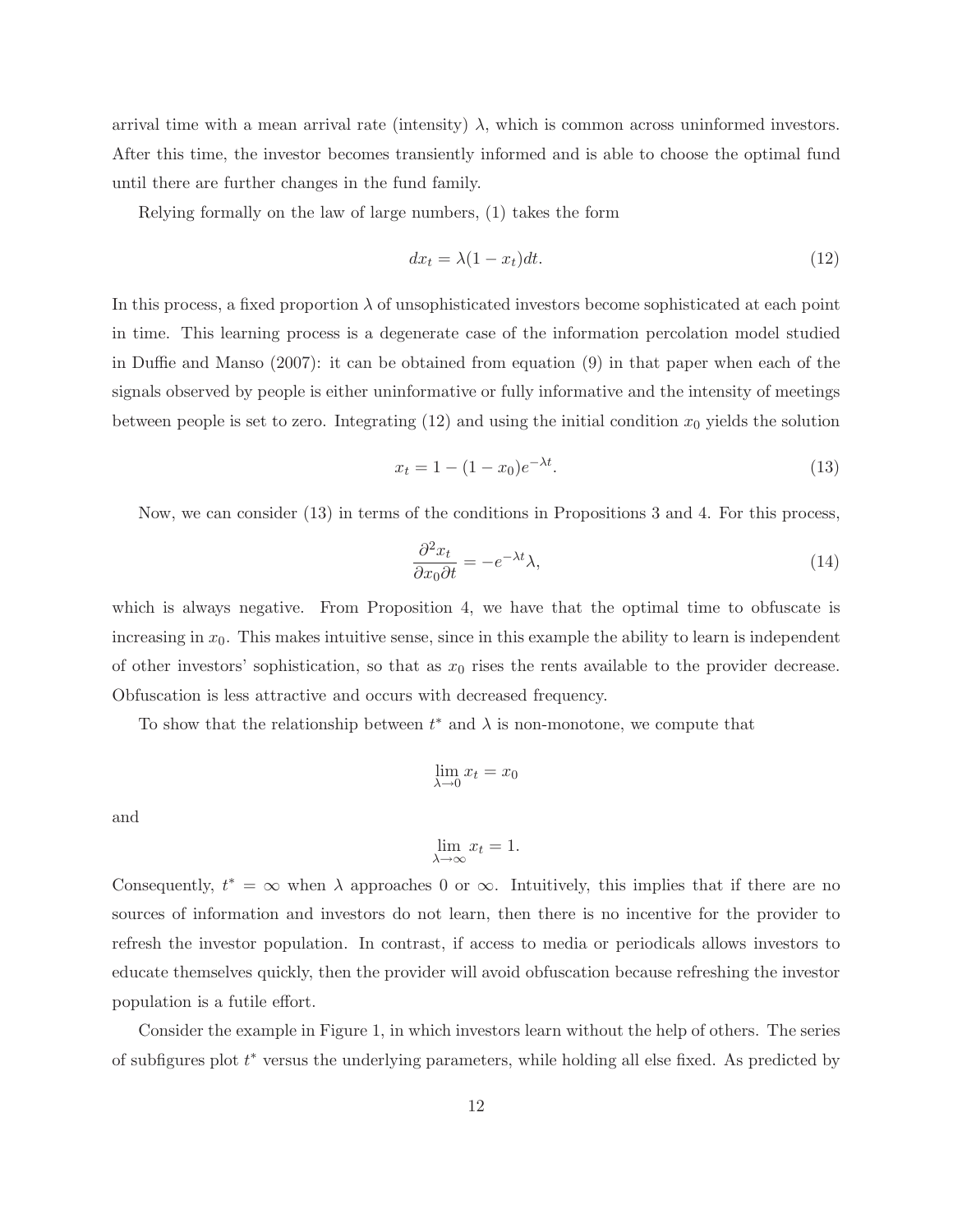

Figure 1: Learning On Your Own: The series of figures (a)-(f) plot  $t^*$  versus the fundamental parameters in the model, when the learning process involves learning about mutual funds through the use of periodicals or media. The time  $t^*$  is monotonically decreasing in b and increasing in a, c,  $x_0$ , and r. The relationship between  $t^*$  and  $\lambda$  is U-shaped. Parameters, when held fixed, are  $r = 0.03, \lambda = 1, x_0 = 0.5, a = 10, b = 15, \text{ and } c = 1.$ 

Proposition 2,  $t^*$  is strictly decreasing in b and increasing in a and c. As discussed,  $t^*$  is strictly increasing in  $x_0$  and is non-monotonic (U-shaped) in  $\lambda$ .

Now, let us consider an alternative learning process in which investors learn from each other. Indeed, as unsophisticated investors meet those who are informed, sophistication within the population rises. Such meetings may occur via friends, relatives, co-workers, or advisors. The key factor in these types of learning processes is that the chance that an unsophisticated investor becomes sophisticated depends directly on the fraction of investors who are already knowledgeable.

Let us consider a particular example in which investors meet each other in bilateral meetings. More specifically, we assume that any particular investor is matched to another investor at each of a sequence of Poisson arrival times with a mean arrival rate (intensity)  $\lambda$ , which is common across investors. At each meeting time, another investor (i.e., the counterparty in a meeting) is randomly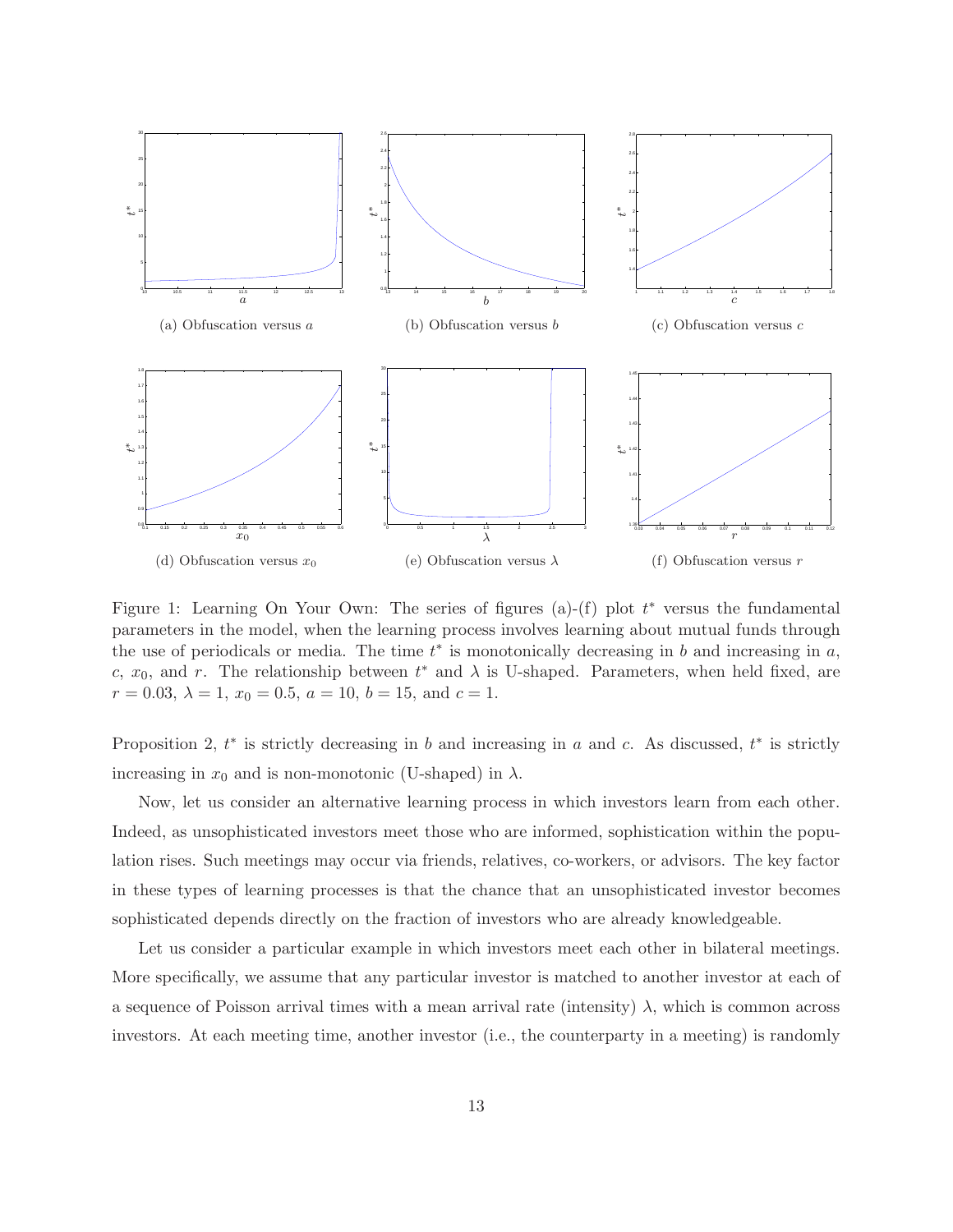selected from the population. An uninformed investor that meets an informed investor becomes transiently informed about all of the mutual funds offered and can choose the optimal one until there are further changes in the fund family.

Relying formally on the law of large numbers, (1) takes the form

$$
dx_t = \lambda x_t (1 - x_t) dt. \tag{15}
$$

This process differs from (12) in that the rate at which market participants become informed depends on the proportion of sophisticated investors in the market. This learning process is a also a degenerate case of the information percolation model studied in Duffie and Manso (2007): it can be obtained from equation (9) in that paper when each of the signals observed by people is either uninformative or fully informative and the intensity of arrival of new private information is set to zero. Integrating  $(15)$  and using the initial condition  $x_0$  yields the solution

$$
x_t = \frac{x_0 e^{\lambda t}}{(1 - x_0) + x_0 e^{\lambda t}}.
$$
\n(16)

Again, we can consider (16) in terms of the conditions in Propositions 3 and 4. With this process,

$$
\frac{\partial^2 x_t}{\partial x_0 \partial t} = \frac{e^{\lambda t} \lambda (1 - x_0 + e^{\lambda t} x_0)}{(1 - (1 - e^{\lambda t}) x_0)^3},\tag{17}
$$

which can be positive or negative depending on  $t$ . Therefore, based on Proposition 4, we are not guaranteed that that the optimal time to obfuscate is monotonically increasing in  $x_0$ . In fact, we can use the condition in (10) to show that the relation between  $t^*$  and  $x_0$  is non-monotone. Specifically,

$$
\lim_{x_0 \to 0} x_t = 0. \tag{18}
$$

This follows from the fact that if no one is an expert  $(x_0 = 0)$ , there is no one to learn from. It then follows from Proposition 4 that the relationship between  $x_0$  and  $t^*$  is non-monotone.

As before, using conditions in (7), we can show that the relation between  $t^*$  and  $\lambda$  is also non-monotone. For that, it is enough to note that

$$
\lim_{\lambda \to 0} x_t = x_0 \tag{19}
$$

and

$$
\lim_{\lambda \to \infty} x_t = 1. \tag{20}
$$

Consequently,  $t^*$  approaches infinity when  $\lambda$  approaches 0 or  $\infty$ .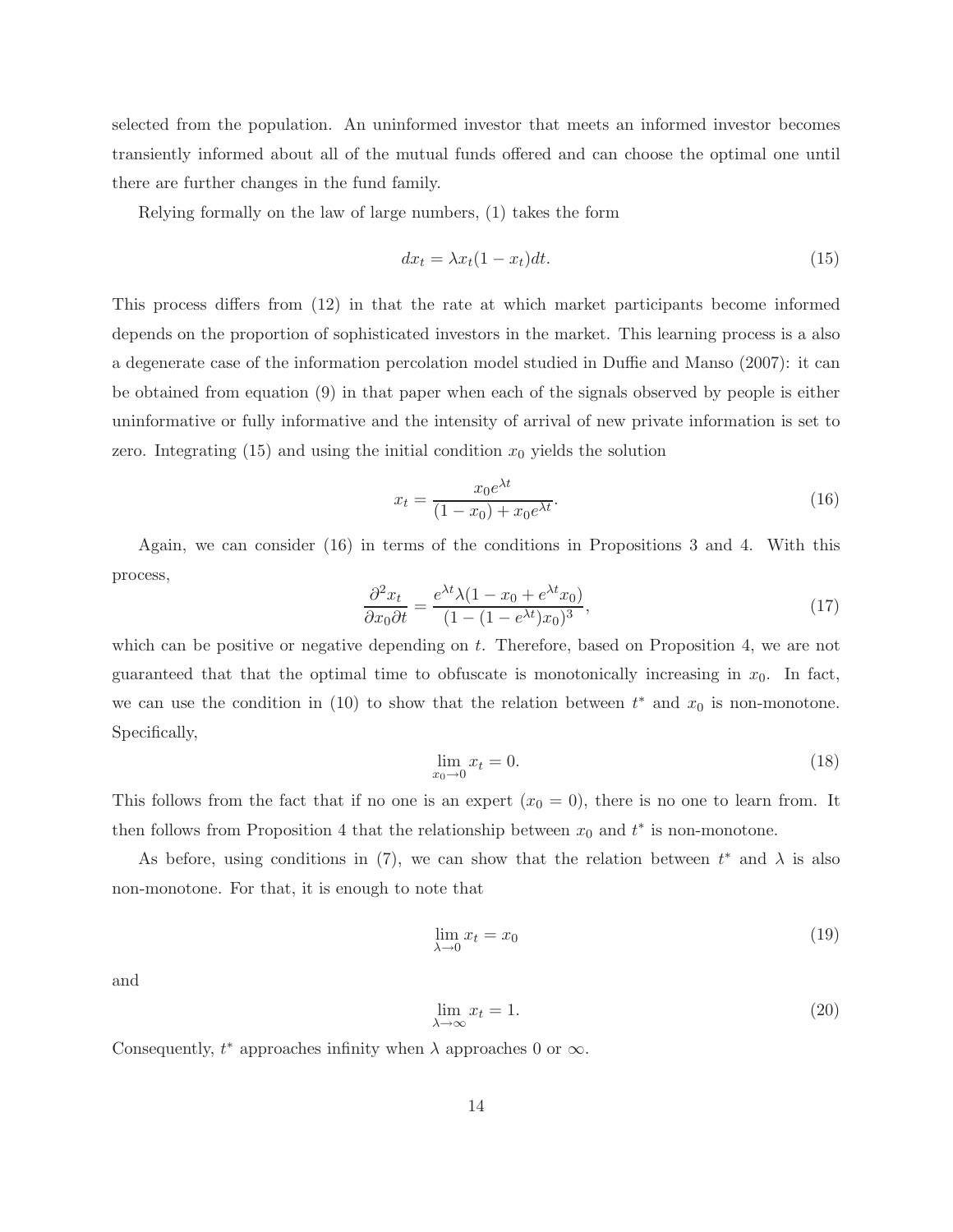

Figure 2: Learning From Others: The series of figures (a)-(f) plot  $t^*$  versus the fundamental parameters in the model, when the learning process involves learning about mutual funds through bilateral meetings between investors. The time  $t^*$  is monotonically decreasing in  $b$  and increasing in a, c, and r. The relationship between  $t^*$  and  $\lambda$  is U-shaped, as is the relationship between  $t^*$  and x<sub>0</sub>. Parameters, when held fixed, are  $r = 0.03$ ,  $\lambda = 1$ ,  $x_0 = 0.5$ ,  $a = 10$ ,  $b = 15$ , and  $c = 1$ .

Consider the example in Figure 2, in which investors learn from each other. The series of subfigures plot  $t^*$  versus the underlying parameters, while holding all else fixed. Again, as predicted by Propositions 2-4,  $t^*$  is strictly decreasing in b, increasing in a and c, and non-monotonic (Ushaped) in  $\lambda$  and  $x_0$ .

Now, we consider how these different learning process may affect welfare in the market and the efficacy of educational initiatives.

### 3.3 Welfare and Policy Implications

So far in the model, the only source of welfare loss is the cost that the provider incurs when he changes his fund family. The fees that investors pay and the extra rents gained from unsophisticated investors are transfers between the parties to the transaction. A social planner who wishes to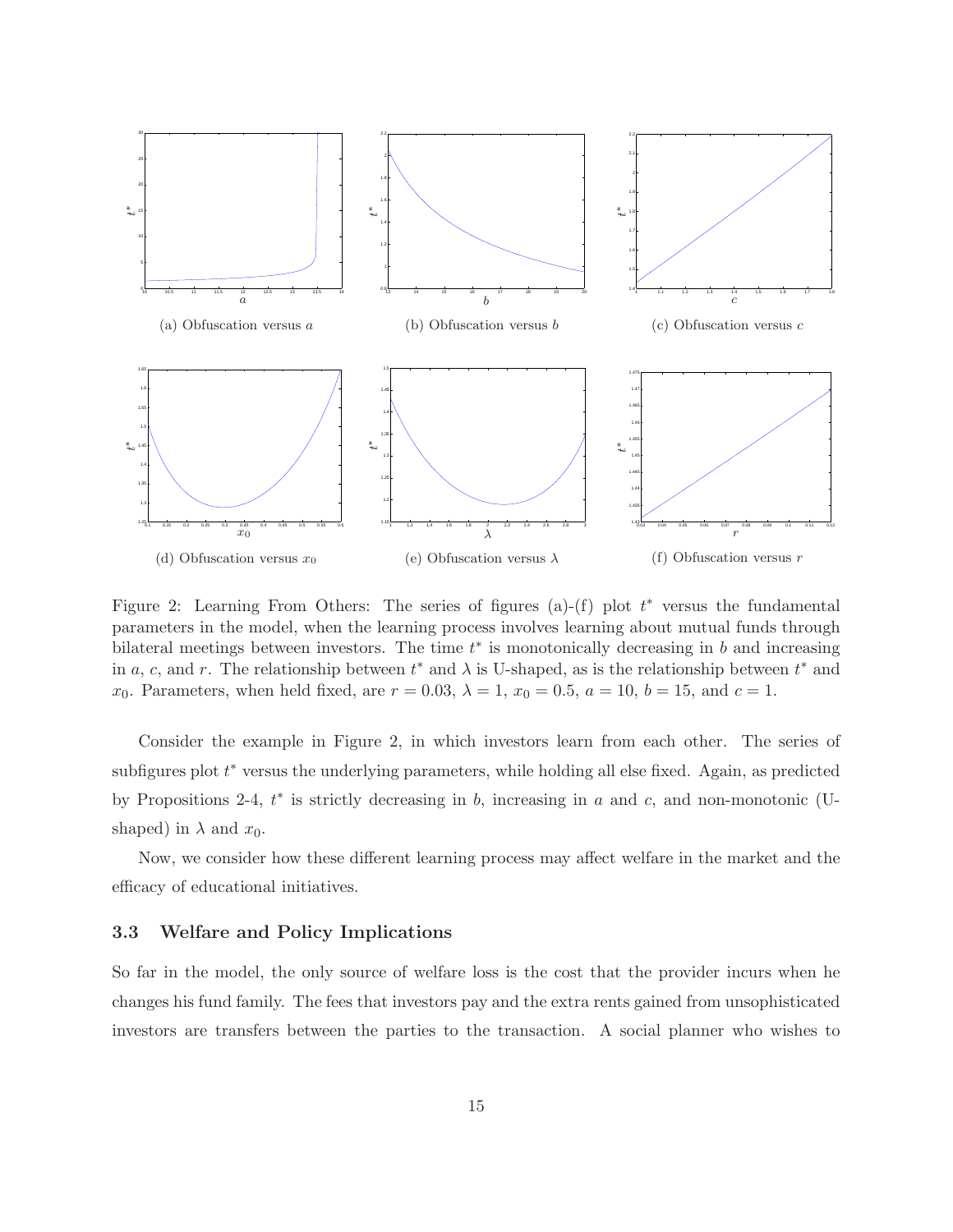maximize welfare in this market, therefore, seeks to minimize the quantity

$$
\mathcal{L} = C(r, T),
$$

where we recall that  $C(r, T)$  is the lifetime costs of obfuscation, given the plan T.

The social planner may consider undertaking initiatives to raise the rate of learning  $\lambda$  or alter the fraction of experts in the market  $x_0$ . For example, subsidizing websites to enhance investor education or legislating initiatives to enhance disclosure might increase the ability for people to learn about the market (i.e. increase  $\lambda$ ). Requiring that financial education be an integral part of secondary education would be likely to increase the fraction of experts in the first place (i.e. raise  $x_0$ ).

The discussion in Section 3.2, though, implies that optimal intervention through policies needs to take into account the way in which people learn. Likewise, the magnitude of intervention is equally important as small scale programs might actually decrease welfare. For example, consider in the two examples discussed that the relationship between  $t^*$  and  $\lambda$  is non-monotonic. For low  $\lambda$ , small increases in the speed of learning will decrease the time to obfuscation and will thus decrease welfare.

The key here is that when a social planner considers an initiative to improve investor sophistication, they need to consider the natural response on the part of the provider to maximize rents, given the initiative that is undertaken. In this way, for any  $\lambda$  on the decreasing portion of the curve in Figure 1e or 2e, a small supplement to  $\lambda$  will lead to more obfuscation by the provider, which destroys value. Only if the magnitude of intervention is large enough will the market reach the upward sloping portion in which increased access to information leads to lower obfuscation. Counter-intuitively, for low values of  $\lambda$  it may be more effective for the social planner to make learning more difficult, decreasing  $\lambda$ .

The differences in the relationship between  $t^*$  and  $x_0$  among the two examples of learning also highlights that the social planner needs to take into account the mechanism by which people learn when they set policy. If people learn from periodicals, increasing education is always welfare enhancing (see Figure 1d) no matter how unsophisticated the population is. This does not hold for learning processes in which people learn from each other (see Figure 2e). If  $x_0$  is low, small positive increments will induce the provider to obfuscate more frequently and destroy welfare. Only larger scale initiatives are able to overcome this loss in value.

So far, in the model, the only loss from obfuscation arises from the cost the provider pays to "refresh" the line of mutual funds. Realistically, though, there are other costs of obfuscation in the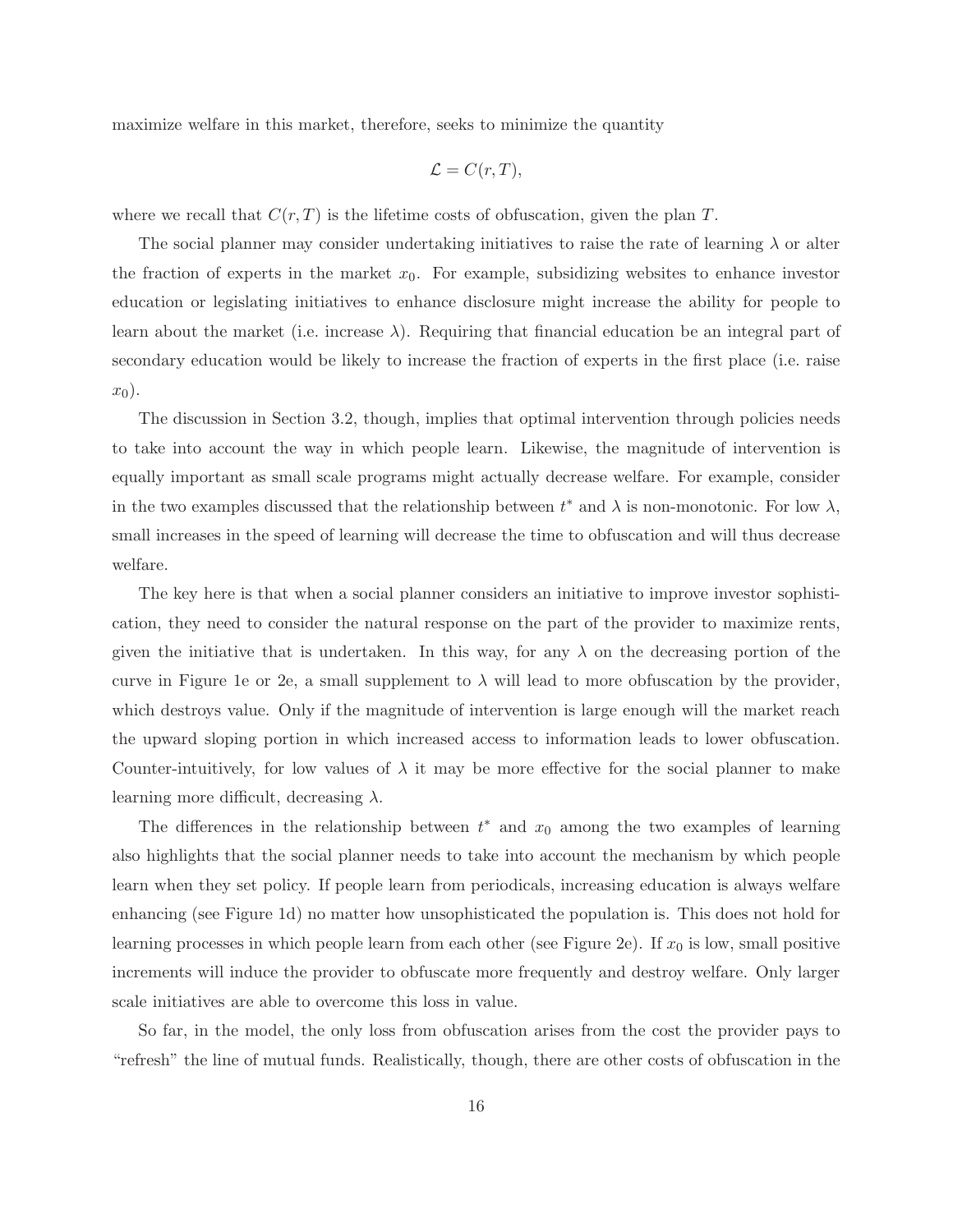market that a social planner needs to consider. First, investors might incur costs to learn or keep up with changes in the market. That is, the learning process in (1) might proceed with a cost to non-expert investors. Any policy that would increase obfuscation would increase investors' reliance on (1), which would cause mounting welfare losses. Likewise, becoming an expert represents an important opportunity cost to society. The more that providers practice obfuscation, the more investors will rationally choose to pay an opportunity cost (of time and resources) to make sure they get a good deal. We characterize this deadweight loss in Section 5 on endogenous expertise.

Obfuscation also has an adverse effect on the willingness of investors to participate in the market. If the market is too confusing, some investors may choose to just drop out, which may induce them to misallocate resources. This represents an important deadweight loss and any policy that increases the incentives for the provider to change his fund family more frequently leads to further welfare loss. We analyze this source of welfare loss next.

### 4 Participation and Portfolio Allocation

So far, we have assumed that all investors participate in the market and buy shares in a mutual fund. Now, we relax that assumption and consider how participation affects obfuscation in the market, and vice versa. We begin by considering that the fraction of the population that invests in a mutual fund is given exogenously, to see how this changes the provider's incentives to obfuscate. Following that, we consider how participation endogenously arises by analyzing a portfolio allocation problem in which investors choose how much of their wealth to invest in various sectors in the market. Obfuscation causes distortions in the allocations of some non-expert investors, and we quantify the welfare loss this induces.

### 4.1 Participation and Obfuscation

Consider that the unit mass of investors is split between investors who participate in the market and those who are either unaware of the funds, or who have decided that these funds are not appropriate for their needs. Specifically, in addition to expert and non-expert investors (fraction  $\phi$ ), there is a group  $1-\phi$  of investors who do not participate in the market. As such, the parameter  $\phi$  may proxy for the scope of the funds: low  $\phi$  implies specialized funds whereas funds with high  $\phi$ have more widespread use (e.g., precious metal funds versus  $S\&P$  500 index funds). The provider receives no demand from investors who do not participate. At any given point in time, then, there is fraction  $\phi x_t$  of sophisticated investors and  $\phi y_t$  of unsophisticated investors.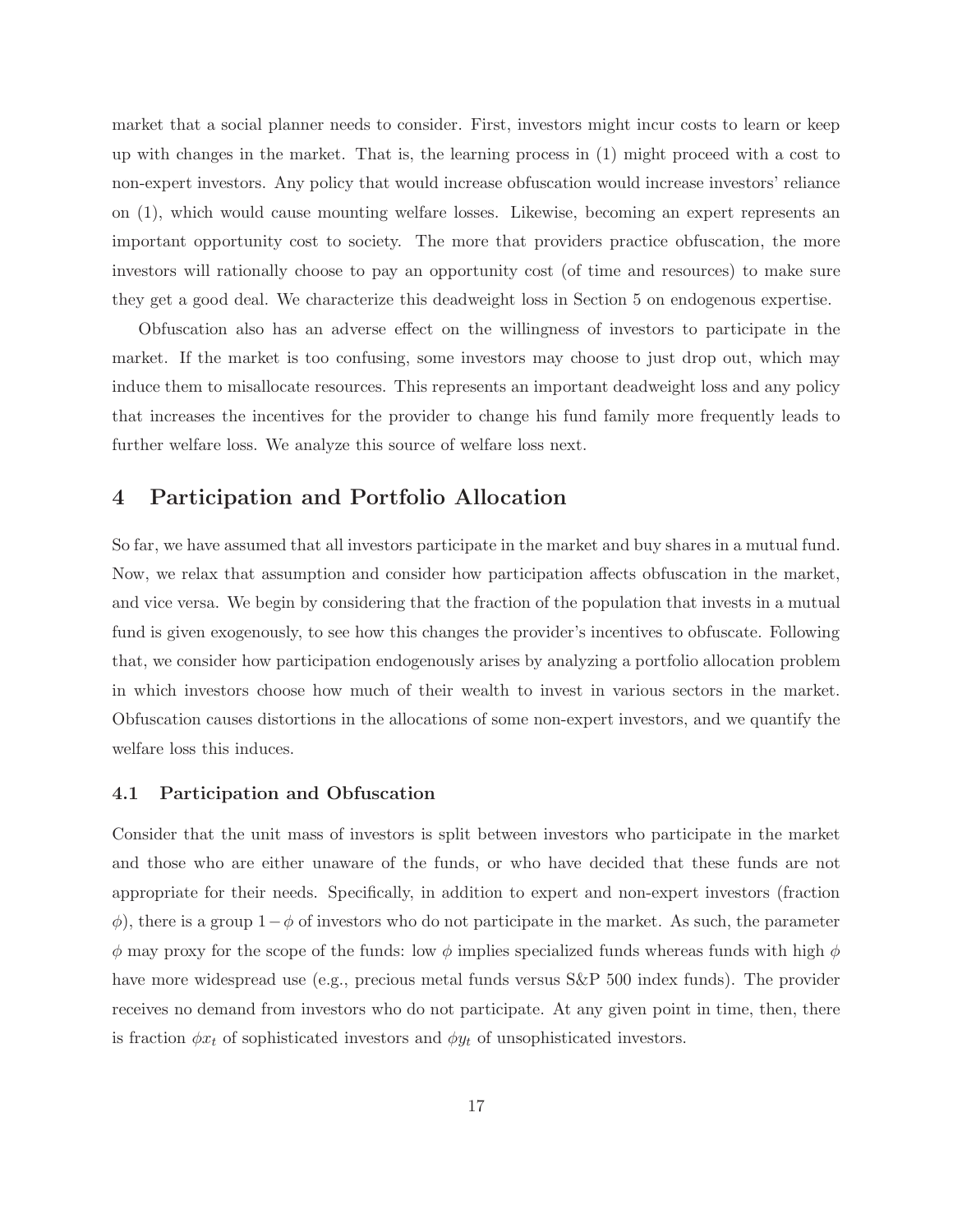Taking  $\phi$  as given, the provider's instantaneous profit is

$$
\pi(x_t, y_t, \phi) = \phi\{ax_t + by_t\},\
$$

where  $b > a$ . As before, the provider may choose to refresh the population of market participants at any time t. The times in which the provider does this are given by the vector  $T = (t_1, t_2, t_3, \ldots)$ . The provider, therefore, solves

$$
\sup_{\substack{T=(t_1,t_2,t_3,\dots)\\ \text{s.t. } t_i \le t_{i+1}}} \int_0^\infty e^{-rt} \pi(x_t, y_t, \phi) dt - C(r,T). \tag{21}
$$

As in Section 3, the provider's problem is stationary and can be reposed as

$$
\max_{t} \frac{\int_{0}^{t} e^{-rs} \phi \{ax_s + b(1 - x_s)\} ds - e^{-rt}c}{1 - e^{-rt}}.
$$
\n(22)

The following proposition characterizes the effect that participation has on the solution to the problem.

**Proposition 5.** (Obfuscation and Participation) There exists a unique optimal stopping time  $t^* > 0$ that solves the provider's problem. For  $t^* < \infty$ ,  $\frac{\partial t^*}{\partial \phi} < 0$ .

According to Proposition 5, when funds are more specialized (low  $\phi$ ), there is lower obfuscation than when the funds have more widespread use (high  $\phi$ ). The result is a straightforward application of the analysis in Section 3. As  $\phi$  rises, the aggregate rents to be gained from unsophisticated investors rise, which induces the provider to refresh the population more frequently. The result has important and interesting empirical implications. Comparing two classes of mutual funds with different specialization (e.g. S&P 500 Index funds versus Precious Metals funds), we would expect the product mix of funds to change more frequently with the funds with less specialization. Empirically, one might proxy for  $\phi$  by considering the fraction of total assets in the marketplace invested in a particular class of funds, or by considering the number of people who invest in that class of funds.

From a welfare perspective, it is reasonable to assume that there is a cost associated with having unaware consumers that do not participate in the market. In this case, a social planner might like to increase awareness and participation to reduce those costs. However, as Proposition 5 shows, increasing participation leads to more frequent wasteful obfuscation. From the social planner perspective, there should exist an optimal level of participation that balances the losses from leaving investors out of the market with the losses from more frequent wasteful obfuscation.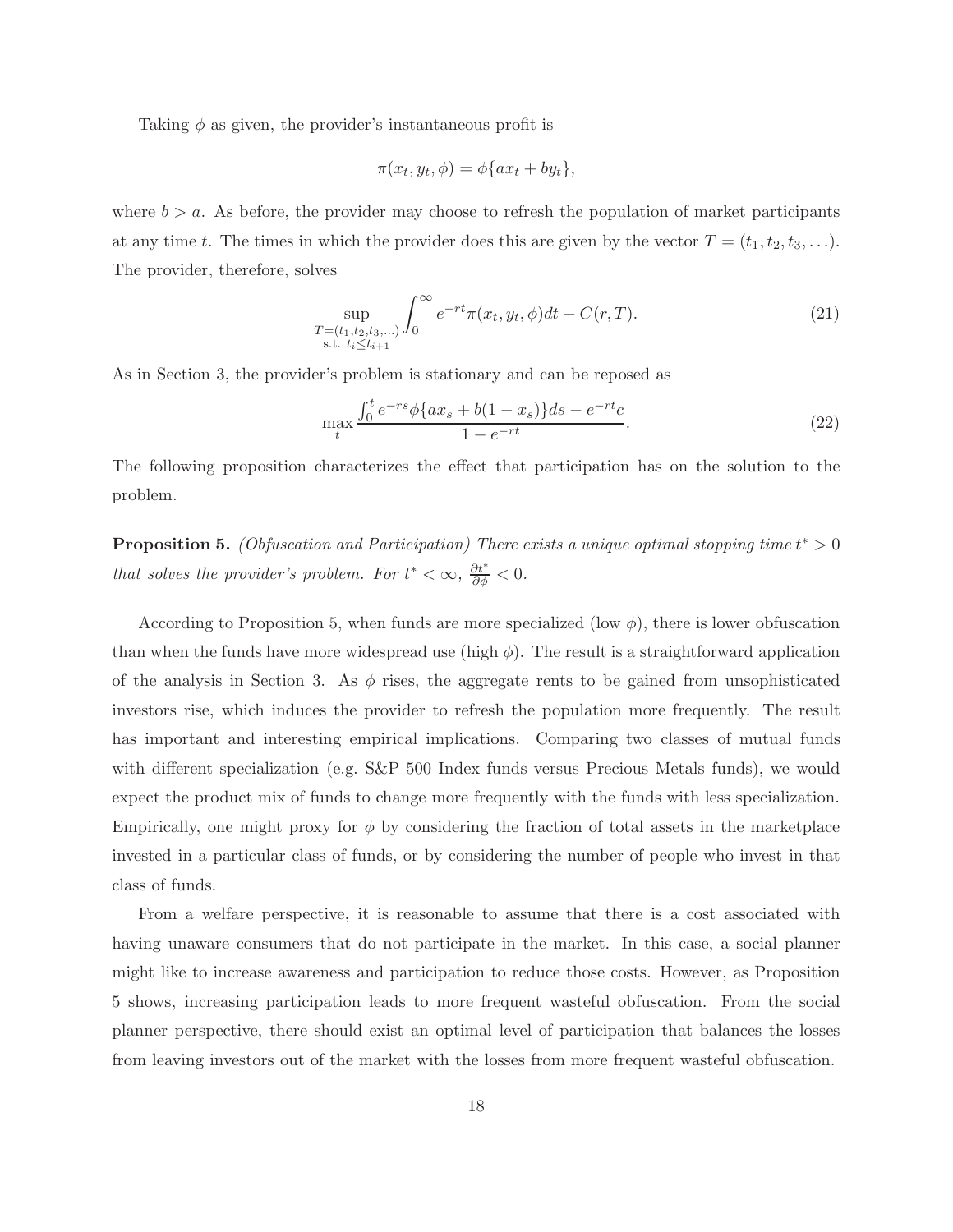#### 4.2 Portfolio Allocation

Let us now consider that all investors face a portfolio allocation problem. Since  $x_0$ -types can easily keep up with changes in any particular market, they allocate their wealth to assets in the market optimally. In contrast,  $y_0$ -types have to take into account ex ante whether to participate in particular markets, given the rents that they anticipate paying and the obfuscation they will face.

Consider that  $y_0$ -types derive a heterogeneous surplus from participating in this particular market, which we denote by  $s_i$  for all  $i \in I$ . Indeed,  $s_i$  may be a function of each non-expert's risk aversion, bequest motive, or longevity risk. We suppose that  $s_i$  is distributed in the  $y_0$  population according to a twice continuously differentiable function M over the support  $[0, \overline{s}]$ . We assume that  $\overline{s} \geq \frac{b}{r}$  $\frac{b}{r}$ , so that at least some non-experts are always willing to allocate some wealth to the market under study.

When y<sub>0</sub>-types participate in this market, they anticipate that they will forfeit rents  $R(t^*, \overrightarrow{w})$ to the provider. These rents are a function of the underlying parameters  $\vec{w} \equiv (a, b, c, \lambda, x_0)$  and the equilibrium level of obfuscation  $t^*$  chosen by the provider. Higher obfuscation increases the rents that each  $y_0$ -type can expect to pay, but will in turn affect their willingness to allocate investment resources to this market.

Each non-expert chooses whether to allocate some of their wealth to this market, given the surplus  $s_i$  and the rents  $R(t^*(\phi, \overrightarrow{w}), \overrightarrow{w})$  they expect to forfeit, given that the provider subsequently chooses  $t^*$  according to  $(22)$ . As such, a non-expert investor participates in this market iff

$$
s_i \ge R\Big(t^*(\phi, \overrightarrow{w}), \overrightarrow{w}\Big). \tag{23}
$$

Participation in this market is a fixed point implicitly defined by

$$
\phi = 1 - M\left(R(t^*(\phi, \overrightarrow{w}), \overrightarrow{w})\right) \equiv z(\phi). \tag{24}
$$

The following proposition establishes an equilibrium in this market and characterizes the participation by non-expert investors.

**Proposition 6.** A unique solution  $\phi^* \in (0,1)$  exists for the expression in (24) for any  $M(\cdot)$ . Participation by non-experts have the following properties:

(*i*)  $\frac{\partial \phi^*}{\partial b} < 0$ (*ii*)  $\frac{\partial \phi^*}{\partial a} > 0$ (iii)  $\frac{\partial \phi^*}{\partial c} > 0$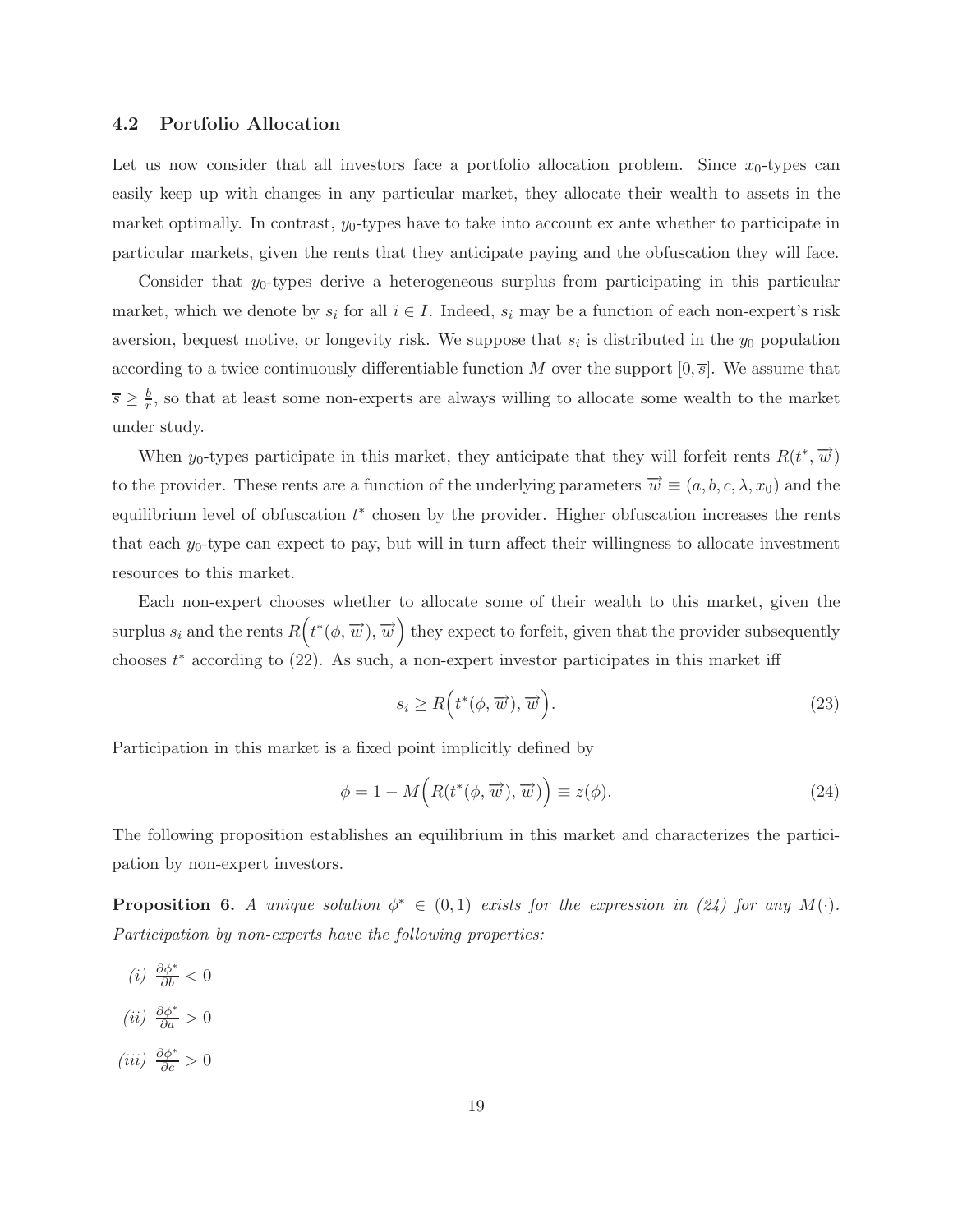Proving that a fixed point in this problem exists is straightforward. Since the function  $K(\phi) \equiv$  $z(\phi) - \phi$  is strictly decreasing in  $\phi$ ,  $K(0) > 0$ , and  $K(1) < 0$ , there exists one, and only one,  $\phi^*$ such that  $K(\phi^*)=0$ .

Economically, Proposition 6 implies that higher  $(b - a)$  causes fewer non-experts to allocate wealth to this market via two channels. First, as  $(b - a)$  rises, non-experts will pay higher rents during times that they are unsophisticated. Second, as  $(b-a)$  increases, the provider has a greater incentive to obfuscate, which increases the expected time that a non-expert will spend as an unsophisticated investor. Obfuscation magnifies the destruction of value for non-experts and decreases the attractiveness of allocating their wealth into this market.

When some non-experts misallocate their wealth away from this market, this adds a deadweight loss to the analysis. Since the rents are merely transfers when they do participate, the loss from misallocation can be calculated as ∗

$$
\mathcal{NP} = \int_0^{s^*} s dM(s),\tag{25}
$$

where  $s^* = M^{-1}(1 - \phi^*)$ . Since  $\phi^*$  is an increasing function of  $t^*$ , higher obfuscation causes  $\phi^*$ to drop, thus raising  $s^*$ . By inspection of  $(25)$ , it is clear that more frequent obfuscation causes a higher deadweight loss through misallocation.

### 5 Endogenous Expertise

Now, we consider that the fraction of expert investors  $x_0$  arises endogenously. The timing of the game is as follows. First, each investor  $i \in I$  chooses whether to pay a cost  $k_i$  to become an expert and join the  $x_0$  population. Following this, the rest of the game follows in the same fashion as in Section 2. The cost  $k_i$  is a one-time cost, and could be considered to be the decision whether to obtain a financial education. Alternatively, it could represent the decision whether to become familiar with a particular mutual fund sector.<sup>9</sup> Investors in the  $x_0$  pool are experts and know to keep up with developments as time goes on. Those in the  $y_0$  pool may learn about particular funds over time, but do not have higher levels of sophistication that are required to make sure that they always get the best deal. Learning takes place as before according to the differential equation in  $(1).$ 

Suppose that investors are heterogeneous and the costs to become an expert are distributed

<sup>&</sup>lt;sup>9</sup>An alternative specification of the model would be to allow investors to make this choice each time the provider refreshes their product line. Focusing on Markov Perfect Equilibria, the results would be qualitatively similar to what we derive here. Of course, in such a model, other Nash Equilibria that are not stationary might arise, but this is beyond the scope of our analysis.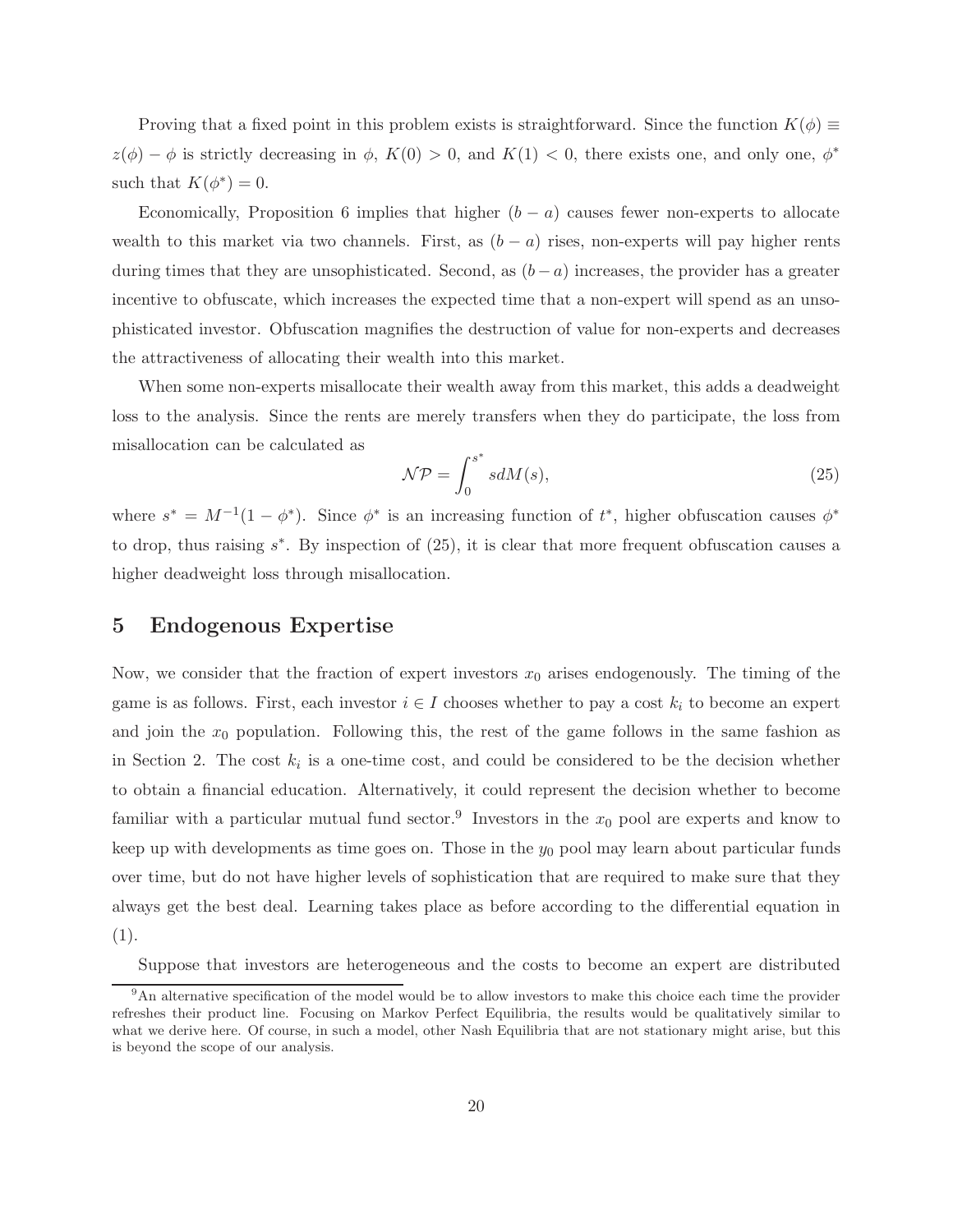over the support  $[0,\bar{k}]$  according to a twice continuously differentiable function  $G(\cdot)$ . Define B as the expected benefit of becoming an expert given the actions of other investors and the expected actions of the provider. Therefore, if  $k_i \leq B$ , investor i becomes sophisticated. It follows then that

$$
x_0 = G(B).
$$

The value of B will depend on  $x_0$  and on the  $t^*$  that is chosen by the provider based on  $x_0$  and the underlying parameters. Going forward, we define  $\vec{v} \equiv (a, b, c, \lambda)$  to be the parameters that are given exogenously in the model, and keep  $t^*$  and  $x_0$  separate since they are determined endogenously. As such, we express the expected benefit to becoming an expert as  $B(x_0, t^*, \overrightarrow{v})$ . The function B is decreasing in  $t^*$  since the rents that the unsophisticated pay decrease when less obfuscation takes place. Also,  $\frac{\partial B}{\partial b} > 0$  and  $\frac{\partial B}{\partial a} < 0$ . Define <u>B</u> as the lower limit of B, that is, the benefit to becoming an expert when  $t^* = \infty$ . We assume that  $\underline{B} < \overline{k}$ ; otherwise, all investors would become experts leading to an uninteresting interaction.

In any equilibrium of this game, the fraction of expert investors is implicitly defined by

$$
x_0 = G\bigg(B\Big(t^*(x_0), \overrightarrow{v}\Big)\bigg) \equiv H(x_0). \tag{26}
$$

Going forward, we follow the standard approach of Debreu (1970) and Mas-Colell (1985) and focus on the "regular" equilibria of the game.<sup>10</sup> Such equilibria are robust to small perturbations of the set of parameters, and are therefore locally unique, which allows for meaningful comparative statics. Technically, in our setting, a regular equilibrium is defined as a fraction  $x_0^* > 0$  such that  $h(x_0^*) \equiv H(x_0^*) - x_0^* = 0$  and  $\frac{\partial h}{\partial x_0^*} \neq 0$ . By straightforward application of Sard's Theorem and Mas-Colell (1985), other pathologic equilibria may be ruled-out as non-generic. Specifically, it is straightforward to show that, except for a set of parameters having zero measure in the general parameter space, the equilibria that will arise are regular.<sup>11</sup>

The following proposition proves existence of a fixed point and characterizes the regular equilibria of the game. In doing so, we distinguish equilibria based on their stability in the sense of Vives (1990, 1999, 2005). Specifically, an equilibrium is said to be locally stable at a point  $x_0^*$  if there

 $10$ Originally, Debreu (1970) and Mas-Colell (1985) focused on "regular" equilibria to characterize general equilibria in exchange economies. Indeed, there are pathologic situations in which the excess demand function  $z(p)$  might lead to an infinite number of equilibria, preventing comparative statics exercises. By limiting the focus to regular equilibria and proving that such pathologic cases are non-generic, local uniqueness and differentiability of the equilibria is guaranteed, thereby allowing for comparative statics to be generated.

<sup>&</sup>lt;sup>11</sup>See Chapter 8 in Mas-Colell (1985) for a thorough discussion of genericity analysis and Carlin, Dorobantu, and Viswanathan (2008) for an application of this in finance. A proof of this statement would follow from the same arguments in the proof of Proposition 2 in Carlin, Dorobantu, and Viswanathan (2009).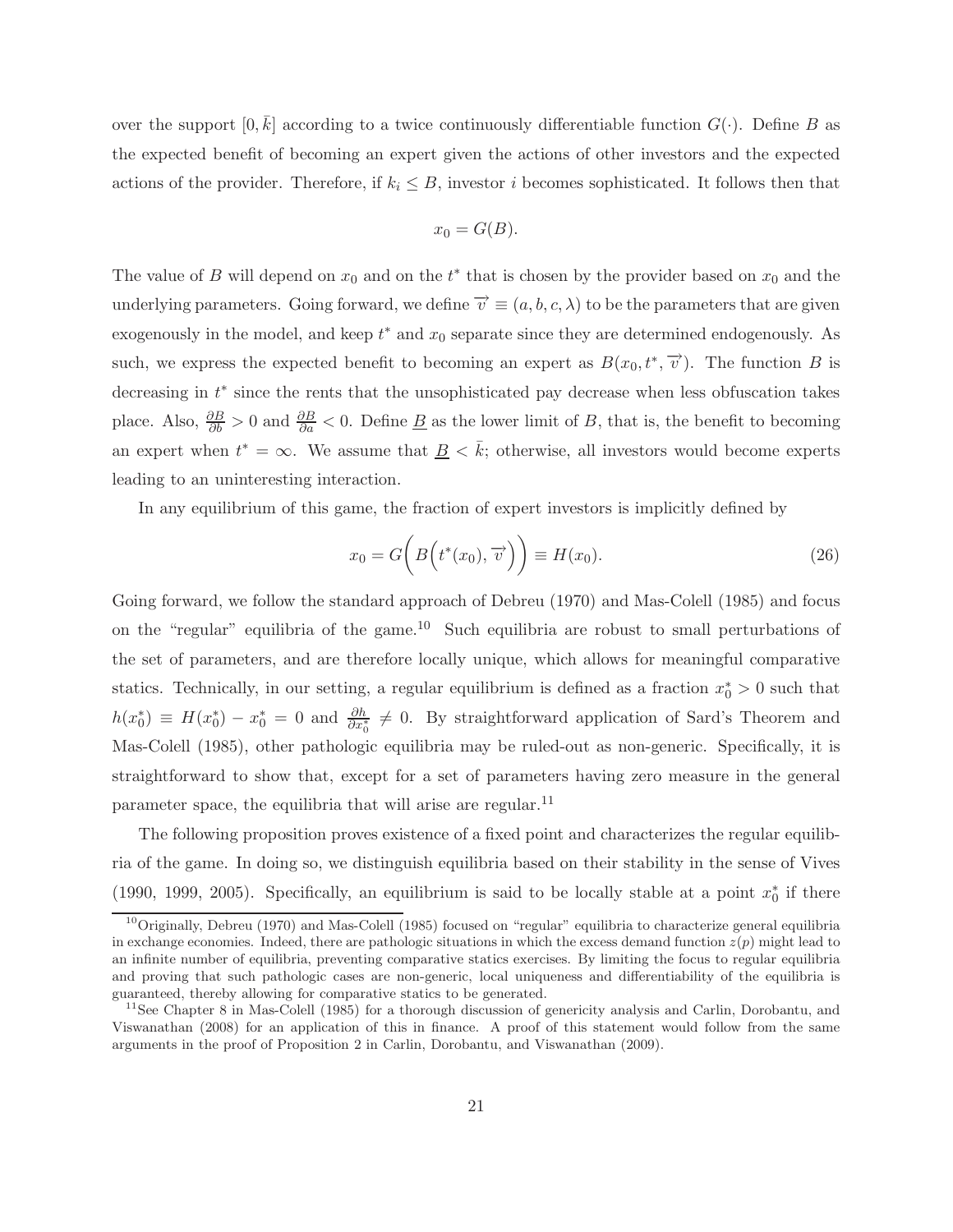exists a neighborhood around it such that for any initial position  $x_0$  within that neighborhood, the system converges to the point  $x_0^*$  according to the function  $H(x_0)$ .

**Proposition 7.** A solution  $x_0^* \in (0,1)$  exists for the expression in (26) for any  $G(\cdot)$ . If  $\frac{\partial^2 x_t}{\partial x_0 \partial t} < 0$ , there exists a unique  $x_0^* > 0$  with the following properties:

- (*i*)  $\frac{\partial x_0^*}{\partial b} > 0$
- (ii)  $\frac{\partial x_0^*}{\partial a} < 0$
- (iii)  $\frac{\partial x_0^*}{\partial c} < 0$

*If*  $\frac{\partial^2 x_t}{\partial x_0 \partial t}$  ≥ 0, there may exist multiple regular equilibria. However, in any stable equilibrium, the same properties hold.

According to Proposition 7, if  $\frac{\partial^2 x_t}{\partial x_0 \partial t}$  < 0, then there exists only one equilibrium for the game. This will generally be the case when people learn on their own from periodicals, which was the case when  $f(\lambda, x_t)$  took the form in (12). In other cases, where this condition does not hold (e.g. the process in (15)), we are not guaranteed to have a unique equilibrium. Indeed, two classes of regular equilibria may form: a stable one with the properties specified in Proposition 7 and an unstable variant that has the opposite comparative statics. The proof of Proposition 7 details this distinction.

The comparative statics in Proposition 7 imply that as the rents to the provider  $b - a$  increase, more investors will become experts in the first place. This occurs through two channels. First, as  $b-a$  increases, unsophisticated investors will pay higher rents over time, so they are more willing to invest in education. Second, and equally important, rising b−a induces the provider to increase the frequency with which they change their product mix, which drives more investors to gain expertise in the first place. The same relationship holds with regard to the cost c.

Based on this analysis, there is another cost of obfuscation to society. Specifically, a proportion of investors will have to allocate resources to gain expertise, which represents an opportunity cost. This cost may then be computed as

$$
\mathcal{K} = \int_0^B k dG(k).
$$

As in Section 3.3, this has important policy implications when a social planner considers initiatives to change learning through  $\lambda$ . As shown there, a change in  $\lambda$  may induce the provider to change his mix of investment funds more frequently. Looking forward, more investors will expend resources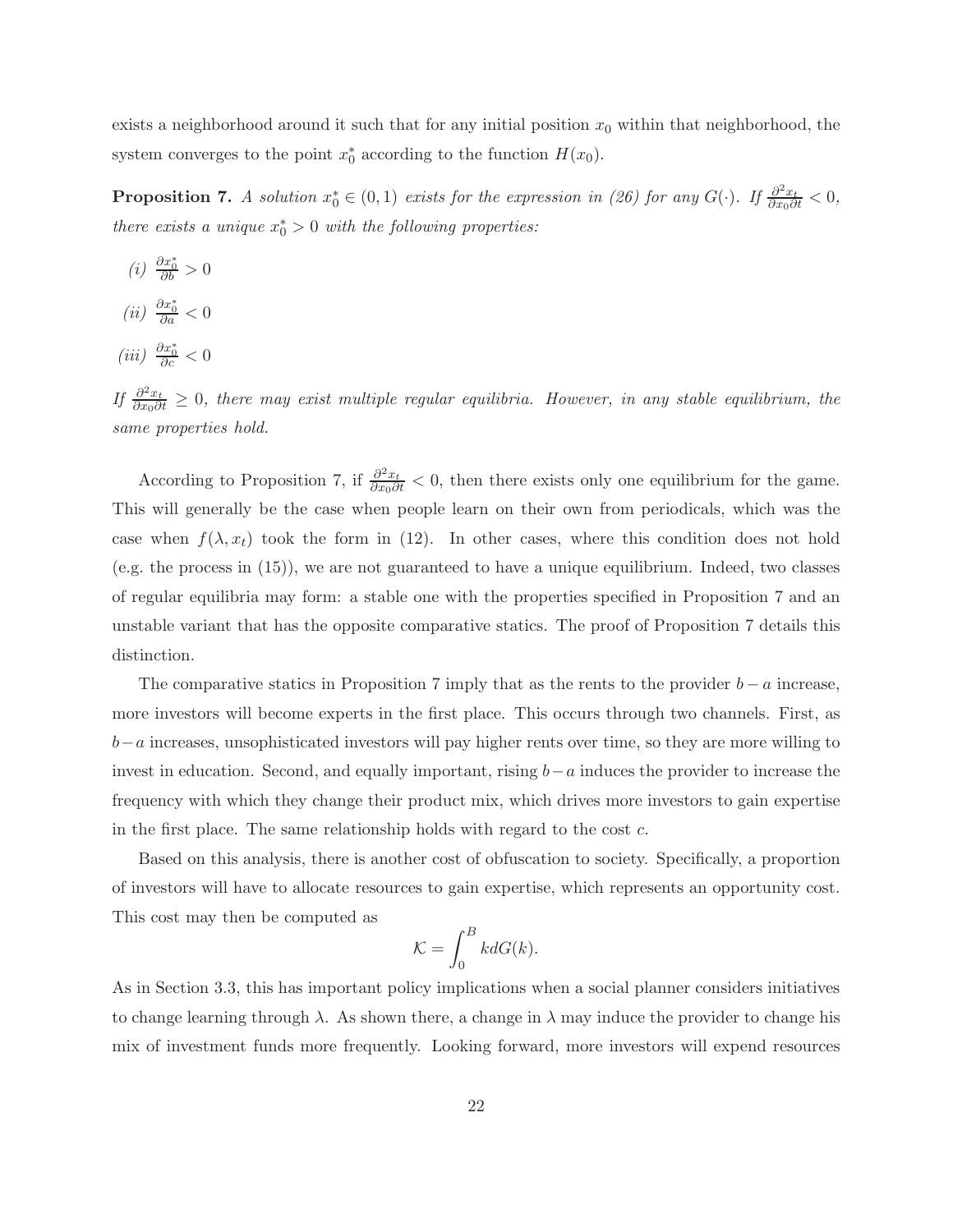to gain expertise, which destroys value. If the magnitude of intervention is large enough, though, increased access to information will lead to lower obfuscation and higher welfare.

Of course, throughout the paper so far, we have considered the effects of obfuscation when the provider is a monopolist. Now, we turn our attention to the effects of competition on obfuscation and welfare.

### 6 Competition and Obfuscation

Consider now that n homogeneous financial institutions, indexed by  $j \in N = \{1, ..., n\}$ , each sell a continuum of mutual funds. Each fund in the market is denoted by  $w_{j,k}$ , where j designates the provider and  $k \in [0, 1]$  is their  $k^{th}$  fund. There is a unit mass of investors with unit demand who are willing to forfeit rents of  $v > 0$  to purchase a fund.<sup>12</sup>

Experts are able to identify the best available funds among all the of products offered in the market, and they efficiently update their decisions as providers change their fund families over time. Each expert at any time thus demands the best available fund as long as the forfeited rents are weakly less than  $v$ . If more than one provider offers the best fund, experts will choose randomly among these options. Non-experts can become sophisticated transiently through learning according to the process in (1). When they do so, they learn about the best available fund(s) in the market. Each transiently sophisticated investor gets the best deal in the market, and invests in the same fashion as experts. However, when non-experts are unsophisticated, they purchase randomly from one of the providers as long as the expected forfeited rents from doing so is weakly less than  $v$ . As already mentioned, this approach to modeling unsophisticated investors is standard in both the literature on consumer search theory (e.g. Salop and Stiglitz, 1977, Varian, 1980, and Stahl, 1989) and household finance (e.g. Carlin 2009).<sup>13</sup>

The providers, therefore, design fund families and choose refreshing policies to maximize their profits. The following proposition characterizes an equilibrium for this game.

**Proposition 8.** (Competition and Obfuscation) There exists a symmetric equilibrium in which at any time t each provider extracts zero rents from sophisticated investors and rents v from unsophis-

 $12$ For example, if the funds in each fund family are homogenous so that the only differentiating feature is the fee structure,  $v$  is each investor's willingness to pay for the fund.

<sup>&</sup>lt;sup>13</sup>For example, in models of "all-or-nothing" search (e.g. Salop and Stiglitz 1977 and Varian 1980), unsophisticated consumers are explicitly assumed to choose randomly among firms. In sequential search models, unsophisticated consumers are randomly assigned to their first firm and then choose whether to continue searching for the best alternative. In equilibrium, unsophisticated consumers stop at the first firm, so that they in essence make purchases randomly from the firms. See either Stahl (1989) or Baye, Morgan, and Scholten (2006) for a complete review of consumer search theory.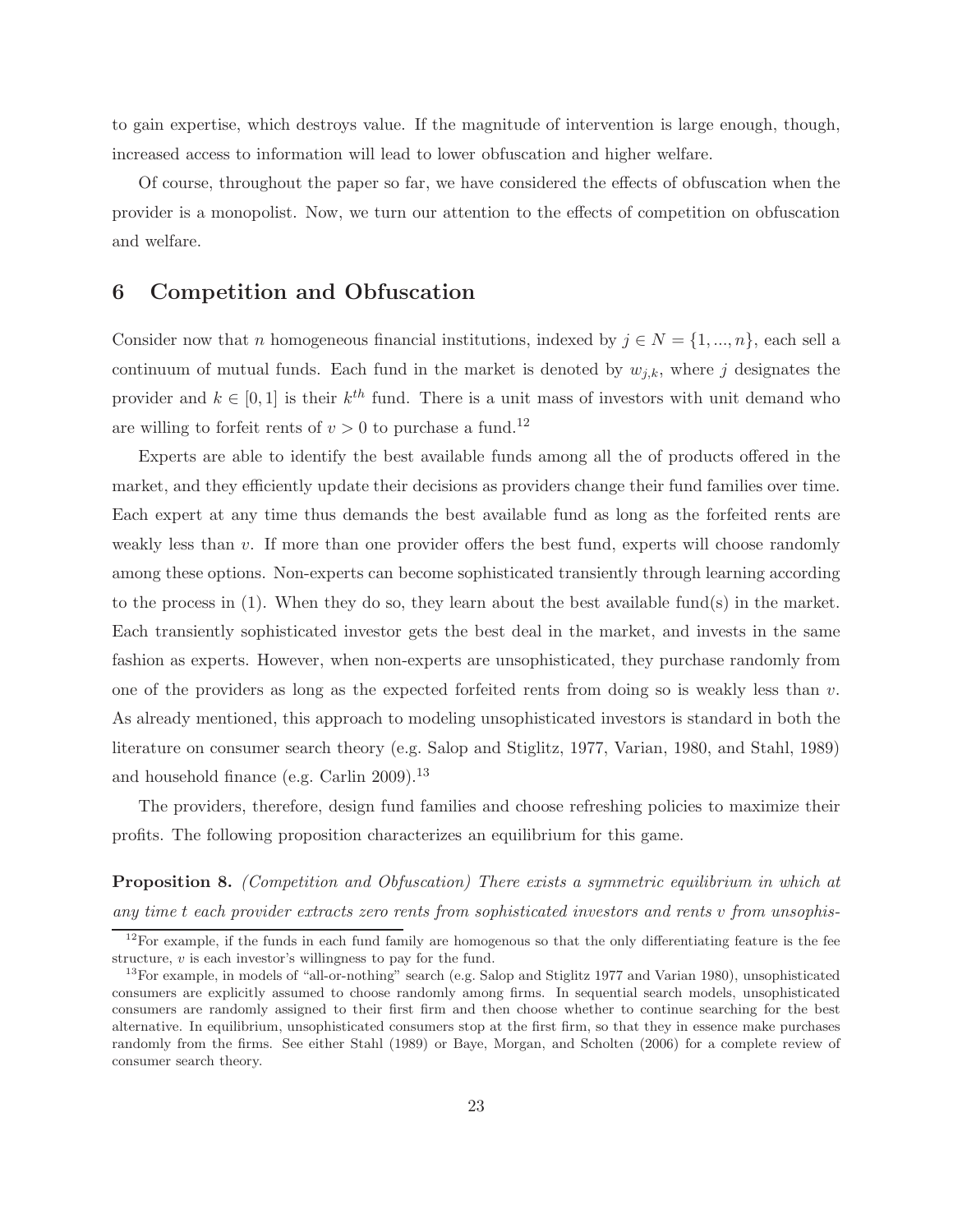ticated investors. Moreover, for any n, there exists a unique optimal stopping time  $t^*(n) > 0$  that solves each provider's refreshing problem

$$
\max_{t} \frac{\int_{0}^{t} e^{-rs} v \frac{y_s}{n} ds - e^{-rt} c}{1 - e^{-rt}}.
$$
\n(27)

For finite n,  $\frac{\partial t^*(n)}{\partial n} > 0$ , and as  $n \to \infty$ ,  $t^*(n) \to \infty$ .

Proposition 8 can be appreciated as follows. Because every provider offers a continuum of funds, they can perfectly discriminate between sophisticated and unsophisticated investors. By introducing a measure zero set of funds that yields rents a, and a measure one set of funds that yields expected rents  $b$ , a provider can assure that only sophisticated investors will ever be able to find its best available funds, forfeiting rents a. With such a product line, unsophisticated investors, who purchase randomly, will forfeit rents b almost surely.<sup>14</sup>

Competition drives the rents  $\alpha$  earned from sophisticated investors to zero. Suppose that in equilibrium the best available fund in the market yields rents  $a > 0$ . One provider could profitably deviate from the equilibrium and produce an even better fund that yields a rent of  $a - \epsilon$  per investor, with a small  $\epsilon > 0$ , capturing the demand of all sophisticated investors. This might involve decreasing the fees associated with the fund, improving quality, or adding an attractive dimension. In classic Bertrand fashion, the ensuing equilibrium involves each provider offering a superior product with the same value, earning zero rents  $(a = 0)$  from sophisticated investors.

On the other hand, at each time t, each provider faces a captive demand  $y_t/n$  of unsophisticated investors. To maximize profits without violating the participation constraint of unsophisticated investors, it is optimal for providers to set  $b = v$ .

With regard to refreshing policies, each provider's optimal choice is thus qualitatively similar to that when they are a monopolist, except that their problem is a scaled down version of the stationary problem in Section 2. Each provider solves the problem in (27). As compared to the problem in (4), providers obtain zero rents from the sophisticated investors. Because unsophisticated investors purchase their funds randomly from any of the  $n$  providers, at any time  $t$  each provider receives an equal share of demand from unsophisticated investors,  $\frac{y_t}{n}$ . Moreover, the rents forfeited by an unsophisticated investor are equal to  $v$ , their reservation value for owning the fund.

As in our previous analysis, there exists an optimal time to obfuscate. The solution  $t^*(n)$  is strictly increasing in  $n$ , and under perfect competition, obfuscation disappears altogether.

 $14$ Alternatively, the providers could each choose a measure one distribution of rents according to a continuous function  $F(\cdot)$  with expected rent of b. Since investors in this model are risk-neutral, such equilibria are payoffequivalent to the one described here.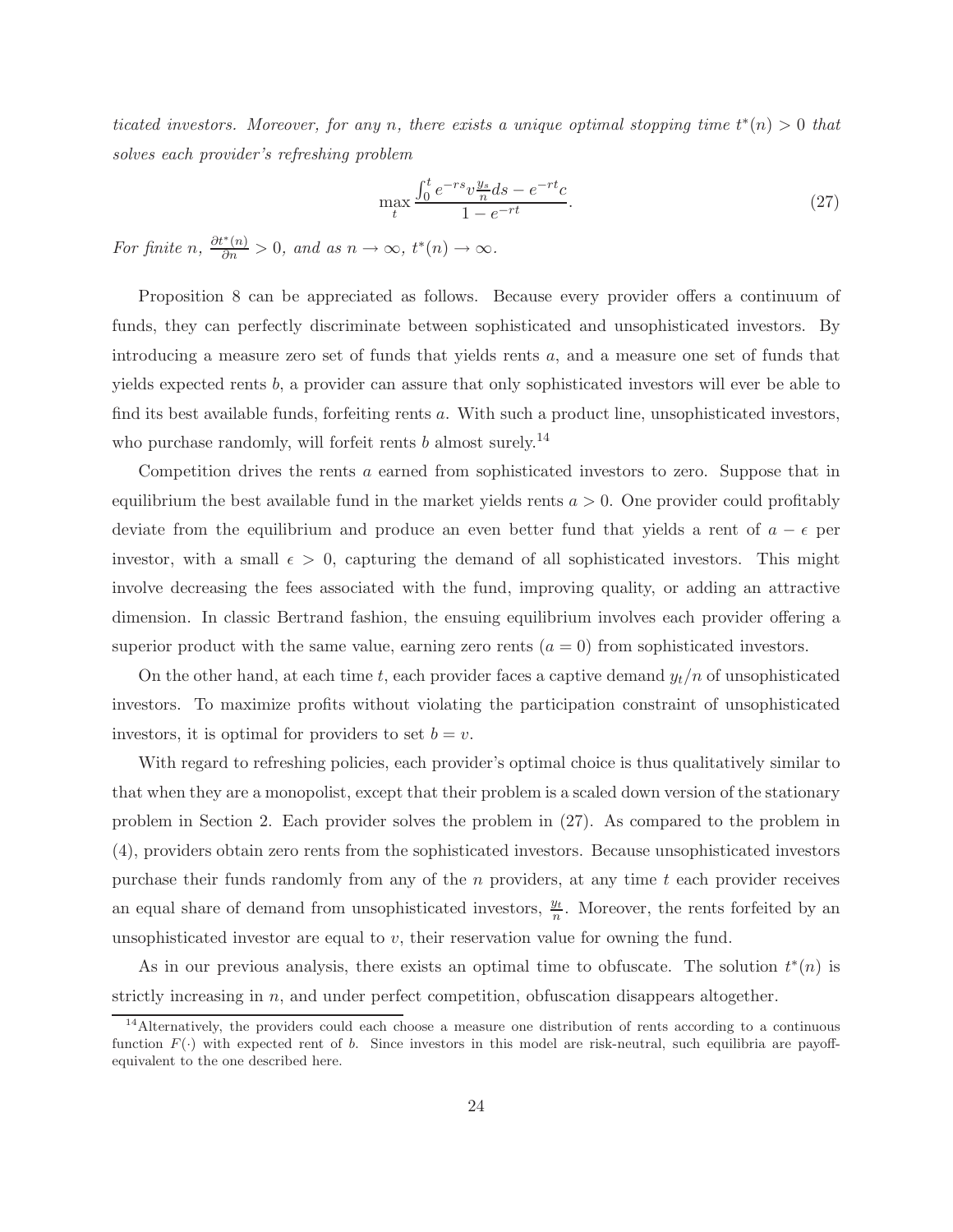One concern that may arise is that the results of Proposition 8 depend on the assumption that obfuscation involves only fixed costs  $c$  to each provider, while the rents earned by each provider are decreasing in the number n of providers. However, the results of Proposition 8 are robust to an alternative formulation in which the obfuscation cost incurred by providers each time they refresh their product line is  $c(\mu) = c_1 + c_2\mu$ , where  $\mu$  is the market share of the providers. In this case, as long as  $c_1 > 0$ , obfuscation is decreasing in n and disappears altogether when all investors become sophisticated as in the benchmark case studied above.

The decrease in obfuscation associated with competition has straightforward welfare implications based on the discussion in previous sections of the paper. Clearly, as obfuscation decreases the incentive to become an expert (an  $x_0$ -type) decreases, so that investors in aggregate incur lower costs when they participate in the market. It remains ambiguous, however, the effect that lower obfuscation has on the aggregate costs that providers incur. On an individual basis,  $C(r, T)$  is lower when there is more competition, but it is unclear whether  $nC(r,T)$  is lower in aggregate.

The results here, though, must be taken with some degree of caution as the model does not admit generality to cover all market settings and conditions. It is intuitive that the information rents that accrue due to obfuscation dissipate when there are more providers. This result is consistent with Robert and Stahl (1993), who show that informative advertising increases with competition. However, it is also possible to consider alternative models in which competition may lead to greater obfuscation. Indeed, Carlin (2009) presents a static model in which complexity rises with competition. In the same way, if  $\lambda$  or  $x_0$  were to decrease with competition because learning is more arduous (i.e., consistent with Carlin, 2009), then obfuscation might increase. Therefore, while the results in Proposition 8 are plausible and intuitive, we do not assert that they are general to all market settings. This is the subject of future research.

### 7 Concluding Remarks

Many retail investors lack sophistication regarding financial products, but choose to participate in the market. Over time, many learn but are required to keep abreast of developments in the market as they occur. Such changes are endogenously induced by producers in the financial market, and must be taken into account when government-sponsored educational initiatives are implemented.

In this paper, we study the interaction between obfuscation and investor sophistication in a dynamic setting. We characterize optimal cycles of obfuscation and demonstrate how they change based on primitives in the market: the extra rents available from unsophisticated investors, the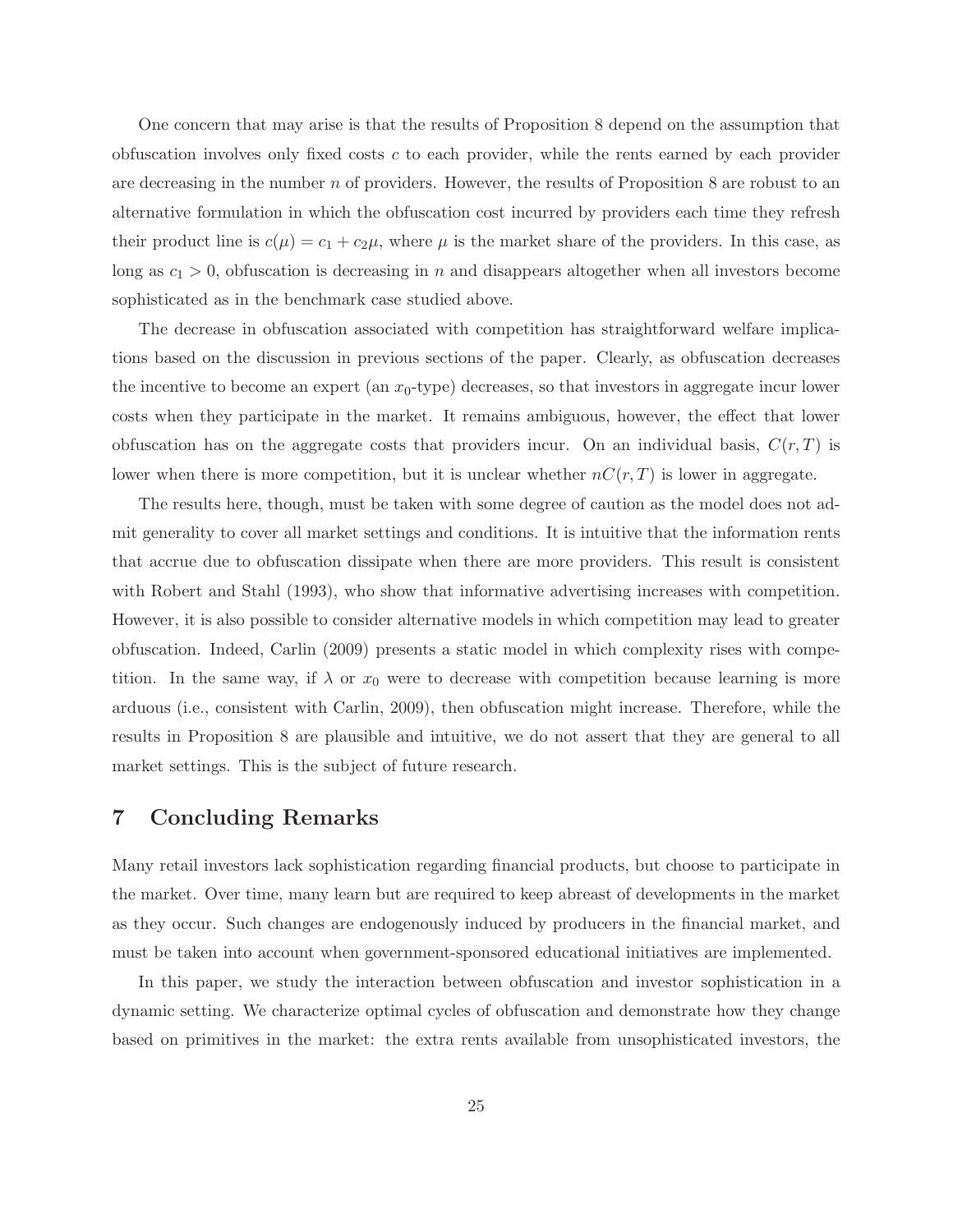baseline financial education that investors possess, the speed at which learning takes place, and the underlying mechanism in which sophistication evolves. Strikingly, we show that small educational initiatives may induce further obfuscation by providers, which destroys economic surplus. Such wasteful obfuscation is enhanced as more investors participate in the market. On the other hand, major educational initiatives are effective in protecting investors and reducing wasteful obfuscation, but may entail high implementation costs. Our results suggest that an alternative way to reduce obfuscation and increase welfare is to increase competition among providers.

The analysis in this paper supports the view that education may not be an effective solution in retail financial markets. As Choi, Laibson, and Madrian (2008) show, retail investors do not make improved investment choices when they have better information about the market. There is now growing support for the use of default options to assist retail investors and improve welfare (e.g. Choi, Madrian, Laibson, and Metrick 2004). While not specifically modeled in our paper, default options would in essence make more investors experts (by proxy) and may decrease obfuscation, especially when used on a grand scale or in markets in which people learn on their own. Such libertarian paternalism makes sense in our model, as it would slow obfuscation and encourage participation. Given the welfare impact of such policies, continued exploration appears warranted.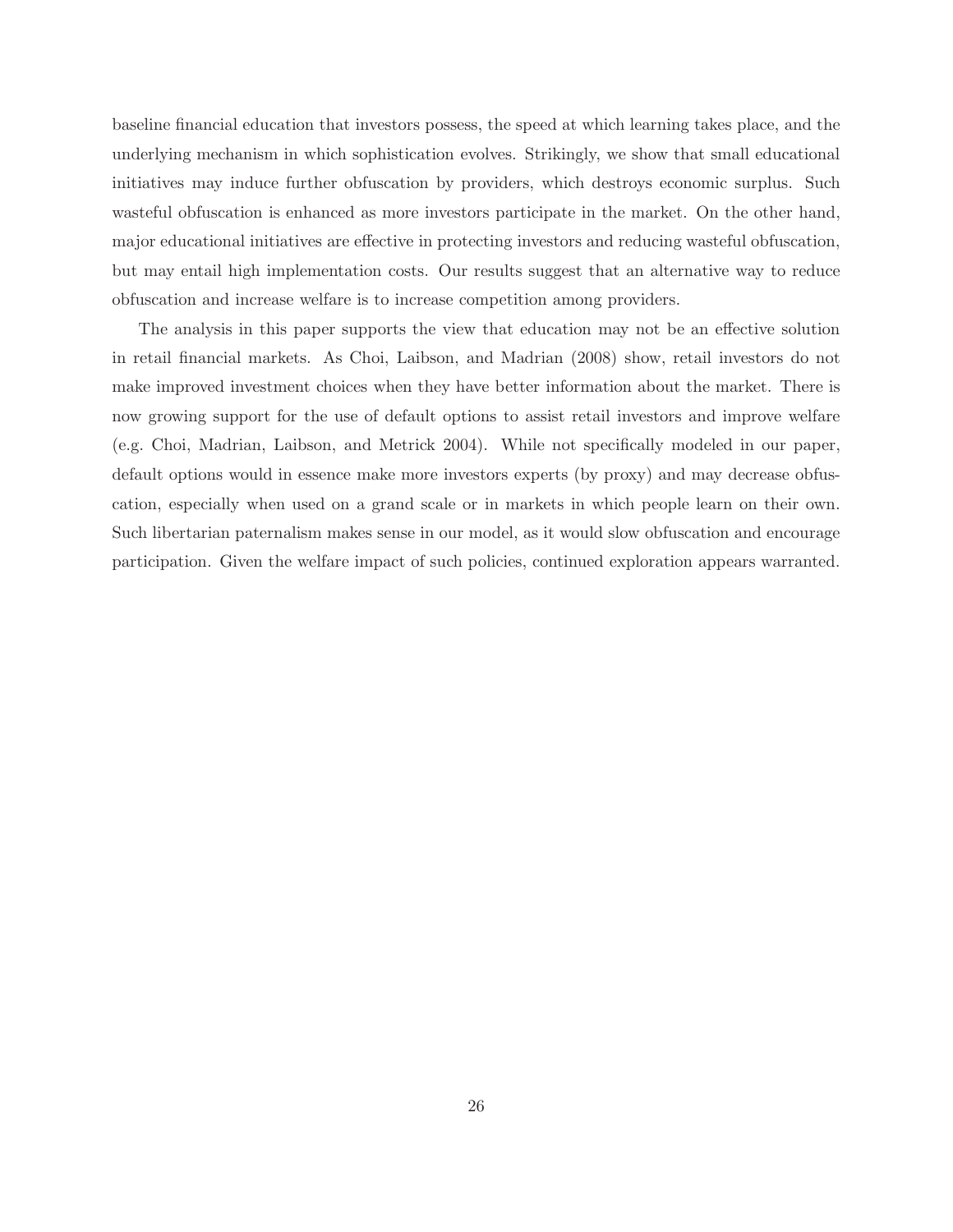## Appendix

### Proof of Proposition 1

Let  $t^*$  solve (4). Then the discounted profits achieved by the provider under the optimal policy are given by:

$$
V \equiv \frac{\int_0^{t^*} e^{-rs} \{ax_s + b(1 - x_s)\} ds - e^{-rt}c}{1 - e^{-rt^*}}.
$$
\n(28)

We need to show that there does not exist another policy that achieves a higher discounted profits. Let  $T = (t_1, t_2, \ldots)$  be an arbitrary policy. Then, by the above definition of  $t^*$ ,

$$
V \ge \int_{t_i}^{t_{i+1}} e^{-rs} \{ax_s + b(1-x_s)\} ds - e^{-r(t_{i+1}-t_i)}c + e^{-r(t_{i+1}-t_i)}V,\tag{29}
$$

for  $i = 0, 1, \ldots$  and  $t_0 = 0$ . Multiplying both sides of the above inequalities by  $e^{-rt_i}$  we have

$$
e^{-rt_i}V \ge e^{-rt_i} \int_{t_i}^{t_{i+1}} e^{-rs} \{ax_s + b(1-x_s)\} ds - e^{-rt_{i+1}}c + e^{-rt_{i+1}}V
$$
\n(30)

Summing the inequalities from  $i = 0$  to  $i = I$  causes telescopic cancellation on the left-hand side, leaving only

$$
V - e^{-rt_{I+1}}V \ge \sum_{i=0}^{I} \int_{t_i}^{t_{i+1}} e^{-rs} \{ax_s + b(1-x_s)\} ds - e^{-rt_{i+1}}c.
$$
 (31)

Taking the limit as I goes to infinity yields the result.  $\Box$ 

### Proof of Proposition 2

The derivative of the objective function in  $(4)$  with respect to t is:

$$
\frac{e^{-rt}\{ax_t + b(1-x_t)\} + re^{-rt}c}{1 - e^{-rt}} - \frac{re^{-rt}(\int_0^t e^{-rs}\{ax_s + b(1-x_s)\}ds - e^{-rt}c)}{(1 - e^{-rt})^2}.
$$
(32)

The first order condition is given by:

$$
rc + (1 - e^{-rt})\{ax_t + b(1 - x_t)\} - r\int_0^t e^{-rs}\{ax_s + b(1 - x_s)\}ds = 0.
$$
 (33)

The left-hand side of (33) is positive at  $t = 0$ . Moreover, the derivative of the left-hand side of (33) with respect to  $t$  is equal to

$$
-(1 - e^{-rt})(b - a)f(\lambda, x_t) \tag{34}
$$

which is strictly negative since  $b > a$  and  $f(\lambda, x_t) > 0$ .

In equation (5),  $\bar{c}$  is defined as the cost that solves (33) when  $t = \infty$ . Let us first assume that  $c < \bar{c}$ . When this is the case, the left-hand side of (33) is negative at  $t = \infty$ . Therefore, there exists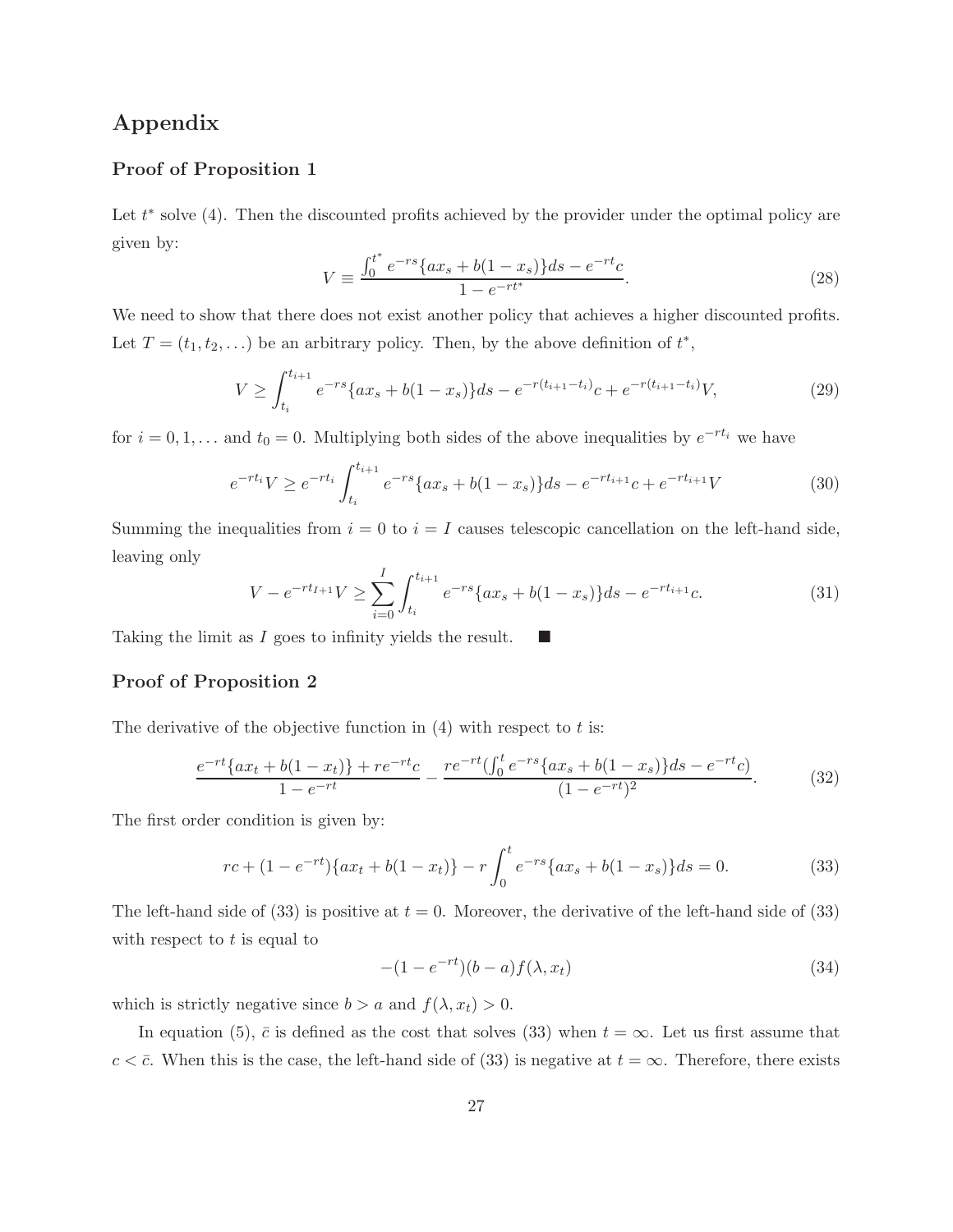a unique  $t^* < \infty$  that solves (33). Moreover, because (34) is negative, the left-hand side of (33) is positive for  $t < t^*$  and negative for  $t > t^*$ . Consequently,  $t^*$  is a global maximum.

If, on the other hand,  $c \geq \bar{c}$ , the left-hand side of (33) is positive at  $t = \infty$ . Therefore, there does not exist a  $t^*$  that solves (33) and the derivative of the objective function with respect to  $t$ is positive for all  $t \geq 0$ . Therefore, the maximum is at infinity, meaning that it is optimal for the monopolist never to innovate.

Because the expression in (34) is negative and  $f(\lambda, x_t)$  is continuous, we can apply the implicit function theorem to prove comparative statics.<sup>15</sup> First, we take the derivative of the left-hand side of  $(33)$  with respect to b:

$$
(1 - e^{-rt})e^{-rt}(1 - x_t) - re^{-rt}\left(\int_0^t e^{-rs}(1 - x_s)ds\right)
$$
\n(35)

which is negative if  $x_t$  is increasing in t. Therefore, the optimal time  $t^*$  to obfuscate is decreasing in b. A similar calculation for a shows that the optimal time  $t^*$  to obfuscate is increasing in a.

Next, we take the derivative of the left-hand side of (33) with respect to c:

$$
(1 - e^{-rt})re^{-rt} + re^{-2rt} \tag{36}
$$

which is always positive. Therefore, the optimal time  $t^*$  to obfuscate is increasing in  $c$ .

### Proof of Proposition 3

If the first limit condition in (7) holds, it is easy to see that there is a  $\lambda$  sufficiently small such that  $\bar{c}$  as defined in 5 is lower than c and therefore  $t^*(\lambda) = \infty$ . Using the same argument and the second limit condition in (7), we have that for  $\lambda$  sufficiently large  $t^*(\lambda) = \infty$ .

### Proof of Proposition 4

Ī.

For the first part of the proposition, we take the derivative of  $(33)$  with respect to  $x_0$  to obtain:

$$
(1 - e^{-rt})e^{-rt}(a - b)\frac{\partial x_t(\lambda, x_0)}{\partial x_0} - re^{-rt}\left(\int_0^t e^{-rs}(a - b)\frac{\partial x_s(\lambda, x_0)}{\partial x_0}ds\right) \tag{37}
$$

which is negative if  $\frac{\partial x_t(\lambda, x_0)}{\partial x_0}$  is increasing in t and positive if  $\frac{\partial x_t(\lambda, x_0)}{\partial x_0}$  is decreasing in t. Therefore, the optimal time  $t^*$  to obfuscarw is decreasing (increasing) in  $x_0$  if  $\frac{\partial x_t(\lambda,x_0)}{\partial x_0 \partial t}$  is positive (negative).

The second part of the proposition is proved with a similar argument as in the previous proposition.

 $^{15}$ See, for example, Rudin (1976, p. 224).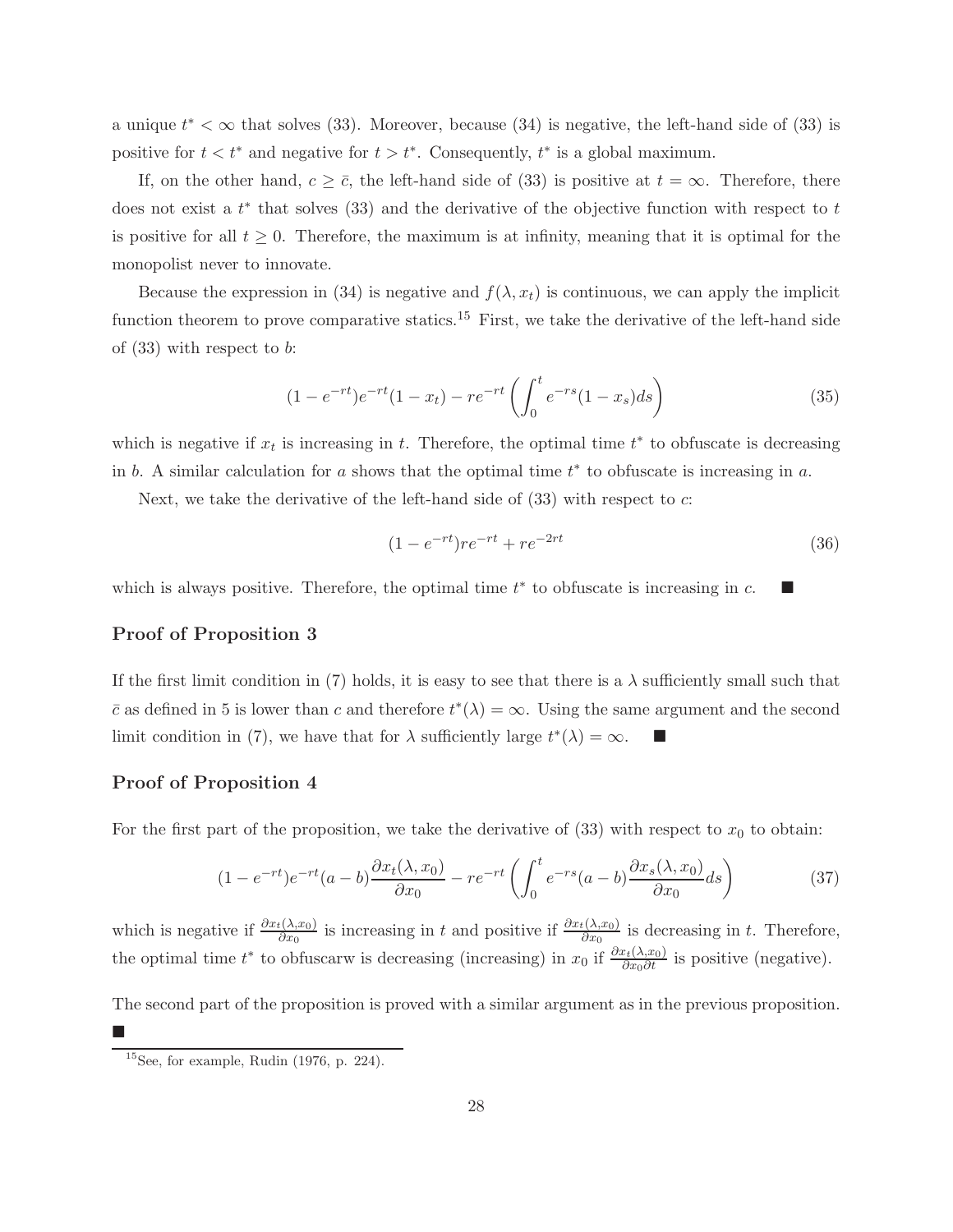### Proof of Proposition 5

We take the cross-derivative of the objective function with respect to  $\phi$  and t:

$$
(1 - e^{-rt^*})e^{-rt^*}(ax(t^*) + b(1 - x(t^*))) - re^{-rt^*}\left(\int_0^{t^*} e^{-rs}(ax_s + b(1 - x_s))ds\right) \tag{38}
$$

which is negative if  $x_t$  is increasing in t. Therefore, the optimal time to obfuscate is decreasing in  $\phi$ .

#### Proof of Proposition 6

Define  $H(\phi) = z(\phi) - \phi$ . Since  $\frac{\partial t^*}{\partial \phi} < 0$ ,  $z(\phi)$  is continuous and monotonically decreasing in  $\phi$ . Therefore,  $H(\phi)$  is continuous and monotonically decreasing in  $\phi$ . Since  $H(0) > 0$  and  $H(1) < 0$ ,  $H(\phi) = 0$  at one, and only one, value of  $\phi$ . Therefore, there is a unique fixed point at a particular  $\phi \in (0,1)$ .

We now derive the comparative statics with regard to  $b$ ; the corresponding relationships for  $a$  and c may be derived similarly. Define  $w = (a, b, c, \lambda, x_0)$  and  $w' = (a, b', c, \lambda, x_0)$  such that  $b' > b$ . Consider an equilibrium value  $\phi^*$  such that  $H(\phi^*, w) = z(\phi^*, w) - \phi^* = 0$ . Since  $R(t^*(\phi^*, w'), w') >$  $R(t^*(\phi^*, w), w)$ , then  $z(\phi^*, w') < z(\phi^*, w)$ , which implies that  $H(\phi^*, w') < 0$ . Given that  $H(\phi, \cdot)$  is continuous, there exists a  $\phi^{*'} < \phi^*$  such that  $H(\phi^{*'}, w') = z(\phi^{*'}, w') - \phi^{*'} = 0$ . The analysis for  $b'' < b$  is performed in the same fashion. Therefore,  $\frac{\partial \phi^*}{\partial b} < 0$ . ■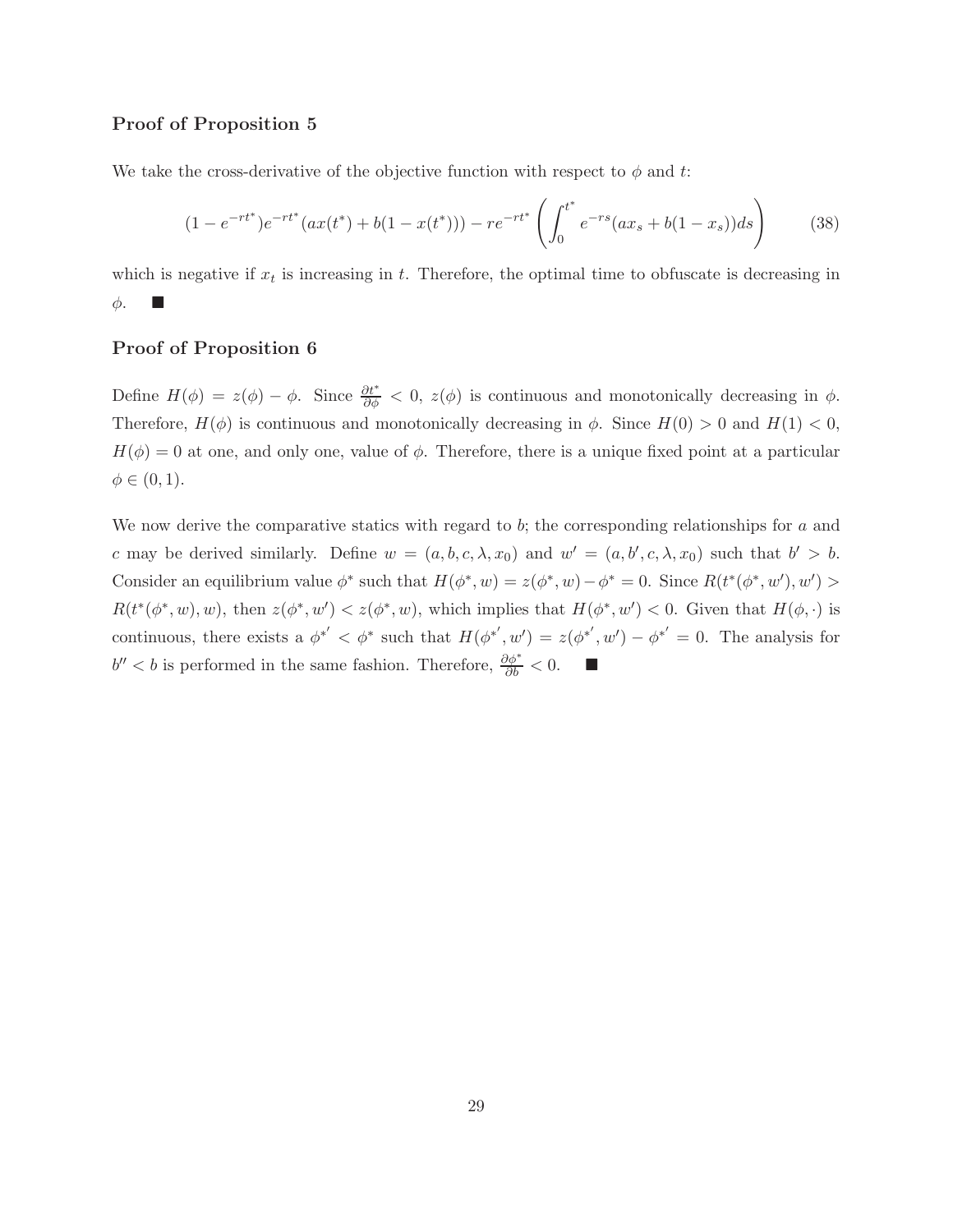### Proof of Proposition 7

First, we show that if a solution  $x_0^*$  exists, it must be that  $x_0^* \in (0,1)$ . Since  $\lambda < \infty$  and  $b > a$ , it must be that  $\underline{B} > 0$ . There must exist a fraction of investors  $G(\underline{B})$  such that  $k_i \leq \underline{B}$ , which implies that  $x_0^*$  cannot be zero. Now, suppose that  $x_0^* = 1$ . Then,  $t^* = \infty$  and  $B = \underline{B}$ . Since  $\bar{k} > \underline{B}$ , there exists an investor  $i \in I$  such that  $k_i > \underline{B}$ . Specifically, a fraction  $1 - G(\underline{B})$  will not pay the cost  $k_i$ . Therefore, it cannot be that  $x_0^* = 1$ .

Now, we can prove existence of an equilibrium. We know that  $H(x_0) > 0$  when  $x_0 = 0$  and that  $H(x_0) < 1$  when  $x_0 = 1$ . Therefore, the function  $H(\cdot)$  must cross the 45-degree line at least once. Given the continuity of H, there must exist at least one point  $x_0^*$  at which (26) holds with equality.

According to Proposition 4, if  $c < \sup$  $\overline{x_0}$  $\bar{c}$  and  $\frac{\partial^2 x_t}{\partial x_0 \partial t}$  < 0, then we know that  $\frac{\partial t^*}{\partial x_0}$  is positive. Since  $H(x_0)$  is decreasing in  $t^*$ , this implies that once  $H(x_0)$  crosses the 45-degree line from above, it never crosses again. Therefore, when  $\frac{\partial^2 x_t}{\partial x_0 \partial t} < 0$ , the fixed point at  $x_0^*$  is unique. Comparative statics follow in the same fashion as in the proof of Proposition 6.

For convenience, we define the function  $\omega(t^*, \overrightarrow{v})$  as

$$
\omega(t^*(x_0), \overrightarrow{v}) = H(x_0) - x_0,
$$

so that in any equilibrium  $\omega(t^*(x_0^*), \overrightarrow{v}) = 0$ . If  $\frac{\partial^2 x_t}{\partial x_0 \partial t} \ge 0$ , then  $H(x_0)$  may cross the 45-degree line multiple times, sometimes from above and sometimes from below. In such case, there will not exist a unique  $x_0^*$ , but rather two classes of equilibria (Class 1 and Class 2). For those that cross from above (Class 1),

- (i)  $\frac{\partial x_0^*}{\partial b} > 0$
- (ii)  $\frac{\partial x_0^*}{\partial a} < 0$
- (iii)  $\frac{\partial x_0^*}{\partial c} < 0$

This follows in the same fashion as in the proof of Proposition 6 and the fact that  $\frac{\partial \omega(t^*(x_0^*))\vec{v}}{\partial x_0}$  $\frac{\partial (x_0, v)}{\partial x_0} < 0$ at the point of equilibrium. For those that cross from below (Class 2),

(i)  $\frac{\partial x_0^*}{\partial b} < 0$ (ii)  $\frac{\partial x_0^*}{\partial a} > 0$ (iii)  $\frac{\partial x_0^*}{\partial c} > 0$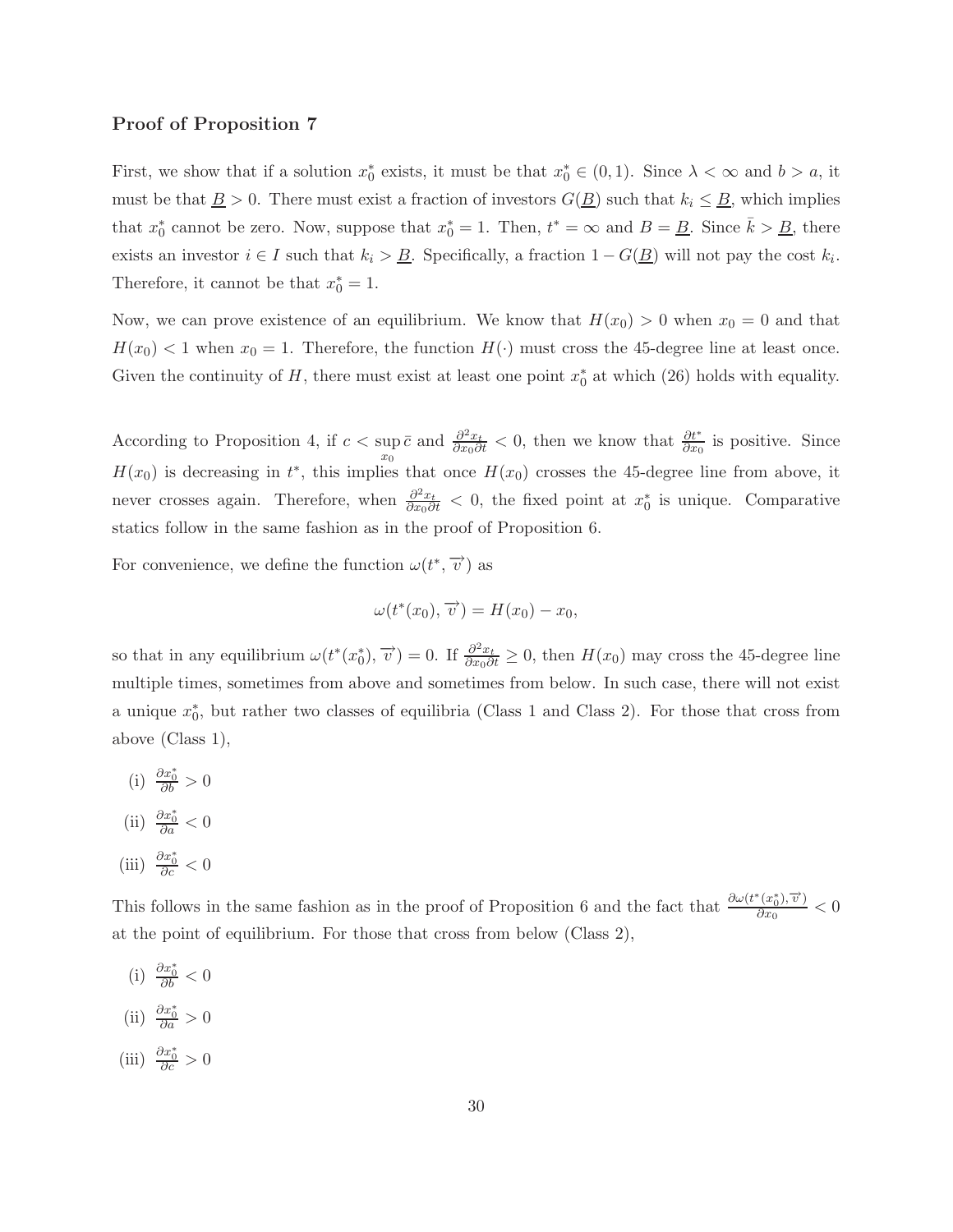This follows in the same fashion as in the proof of Proposition 6 and the fact that  $\frac{\partial \omega(t^*(x_0^*))\vec{v}}{\partial x_0}$  $\frac{\partial (x_0, v)}{\partial x_0} > 0$ at the point of equilibrium.

Now, we follow the discussion of Vives (2005, pages 440-445) and show that Class 1 equilibria are stable and Class 2 equilibria are unstable. The function  $H(x_0) = G(B(x_0))$  is an aggregate best response function. Note that the aggregate best-response function as defined by Vives (2005) is  $r(\tilde{a}) = F(g(\tilde{a}))$ , where F is our function G, g is our benefit function B, and  $\tilde{a}$  is the fraction of players who take a particular binary action.

Consider a particular Class 1 equilibrium  $x_0^*$  and the neighborhood  $\mathcal{N}_1 = [x_0^* - \epsilon, x_0^* + \epsilon]$ . By the definition of this class of equilibrium,  $H'(x_0) < 1$  at  $x_0 = x_0^*$ . First, choose an arbitrary  $x_0 \in \mathcal{N}_1$  such that  $x_0 - x_0^* = \delta > 0$ . By the definition of a Class 1 equilibrium, it follows that  $H(x_0) - H(x_0^*) < \delta$ . Since  $x_0^* = H(x_0^*)$ , we know that  $x_0^* + \delta > H(x_0^* + \delta)$  or  $x_0 > H(x_0)$ , which implies that the cost of becoming an expert exceeds the benefit of doing so for the marginal investor. Converging toward equilibrium implies that  $x_0 \to x_0^*$ . In words, since the benefit to becoming an expert is lower than  $x_0$ , fewer investors will become experts. The same can be shown for an arbitrary  $x_0 \in \mathcal{N}_1$  such that  $x_0 - x_0^* = -\delta < 0$ : the system will again converge toward the equilibrium point  $x_0^*$ . These two observations together assure that Class 1 equilibria are locally stable (Vives 1999).

Now, we show the opposite for a Class 2 equilibrium. Consider a particular Class 2 equilibrium  $x_0^*$  and the neighborhood  $\mathcal{N}_2 = [x_0^* - \epsilon, x_0^* + \epsilon]$ . By the definition of this class of equilibrium,  $H'(x_0) > 1$  at  $x_0 = x_0^*$ . First, choose an arbitrary  $x_0 \in \mathcal{N}_2$  such that  $x_0 - x_0^* = \delta > 0$ . By the definition of a Class 2 equilibrium, it follows that  $H(x_0) - H(x_0^*) > \delta$ . Since  $x_0^* = H(x_0^*)$ , we know that  $x_0^* + \delta < H(x_0^* + \delta)$  or  $x_0 < H(x_0)$ , which implies that the cost of becoming an expert is less than the benefit of doing so for the marginal investor. In words, more investors will have an incentive to become an expert. Therefore, the system does not converge back to  $x_0^*$ . The same can be shown for an arbitrary  $x_0 \in \mathcal{N}_2$  such that  $x_0 - x_0^* = -\delta < 0$ : the system will again fail to converge toward the equilibrium point  $x_0^*$ . Either of these two observations assure us that Class 2 equilibria are not locally stable (Vives 1999).  $\blacksquare$ 

#### Proof of Proposition 8

Suppose that indeed all providers play the strategy outlined in the statement of the proposition. We will show that there is no profitable deviation available to provider  $j$ .

First, the rents a extracted from sophisticated investors must indeed be zero at any point in time. If provider j attempted to extract rents  $a > 0$ , no sophisticated investor would invest in the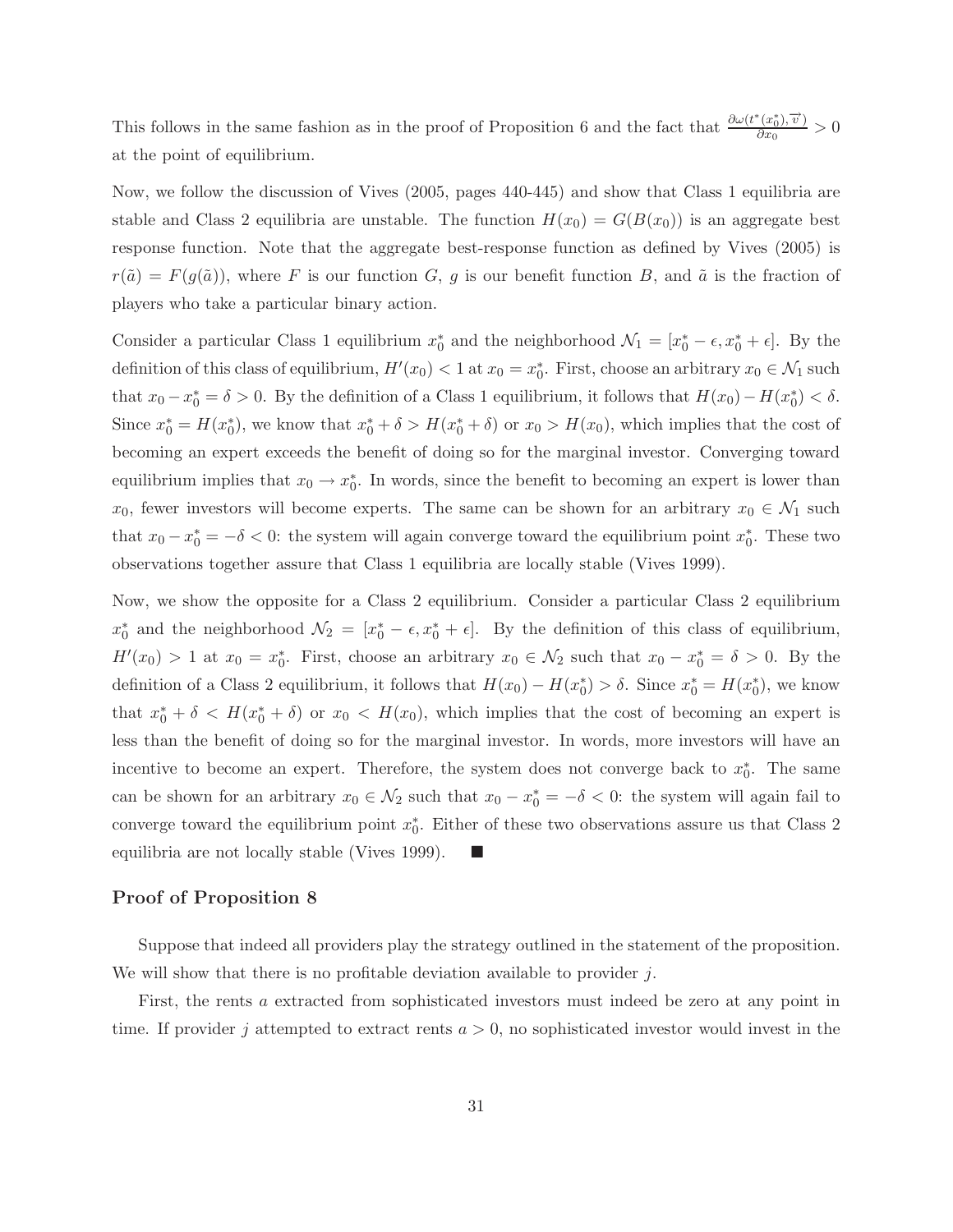inferior fund from provider j. Instead they would just invest in a fund offered by another provider that offers  $a = 0$ . Therefore, this is not a profitable deviation for provider j.

Moreover, provider  $j$  cannot extract rents higher than  $v$  from unsophisticated investors at any point in time. If that is the case, unsophisticated investors would opt for the outside option in which case each of them only forfeits rents v. Also, attempting to extract rents lower than v from unsophisticated investors can only reduce the profits for provider  $j$ , since the demand from unsophisticated investors for provider j's funds at time t is fixed at  $y_t/n$  as long as the rents unsophisticated investors for feit in the market are less than or equal to  $v$ .

The problem of setting an optimal obfuscation schedule is symmetric since all  $n$  providers earn zero rents from sophisticated investors and face a captive demand from unsophisticated investors. As such, the providers all choose an obfuscation schedule given that they receive demand  $\frac{x_t}{n}$  from sophisticated investors and demand  $\frac{y_t}{n}$  from unsophisticated investors. The rents to sophisticated investors are zero  $(a = 0)$  and the rents to unsophisticated investors are positive  $(b = v)$ .

Stationarity of the problem follows in the same fashion as in the proof of Proposition 1. Each provider therefore solves

$$
\max_{t} \frac{\int_{0}^{t} e^{-rs} v \frac{y_s}{n} ds - e^{-rt} c}{1 - e^{-rt}}.
$$
\n(39)

Uniqueness of a solution  $t^*(n)$  is established using the same logic as in the proof of Proposition 2.

Finally, we take the cross-derivative of the objective function with respect to  $n$  and  $t$ :

$$
\left(-(1 - e^{-rt})e^{-rt}(1 - x_t) + re^{-rt}\left(\int_0^t e^{-rs}(1 - x_s)ds\right)\right) \times \left(\frac{1}{n^2}\right)
$$
(40)

which is positive if  $x_t$  is increasing in t. Therefore, the optimal time to obfuscate is increasing in n. Taking the limit as  $n \to \infty$  yields the result that  $t^* \to \infty$ .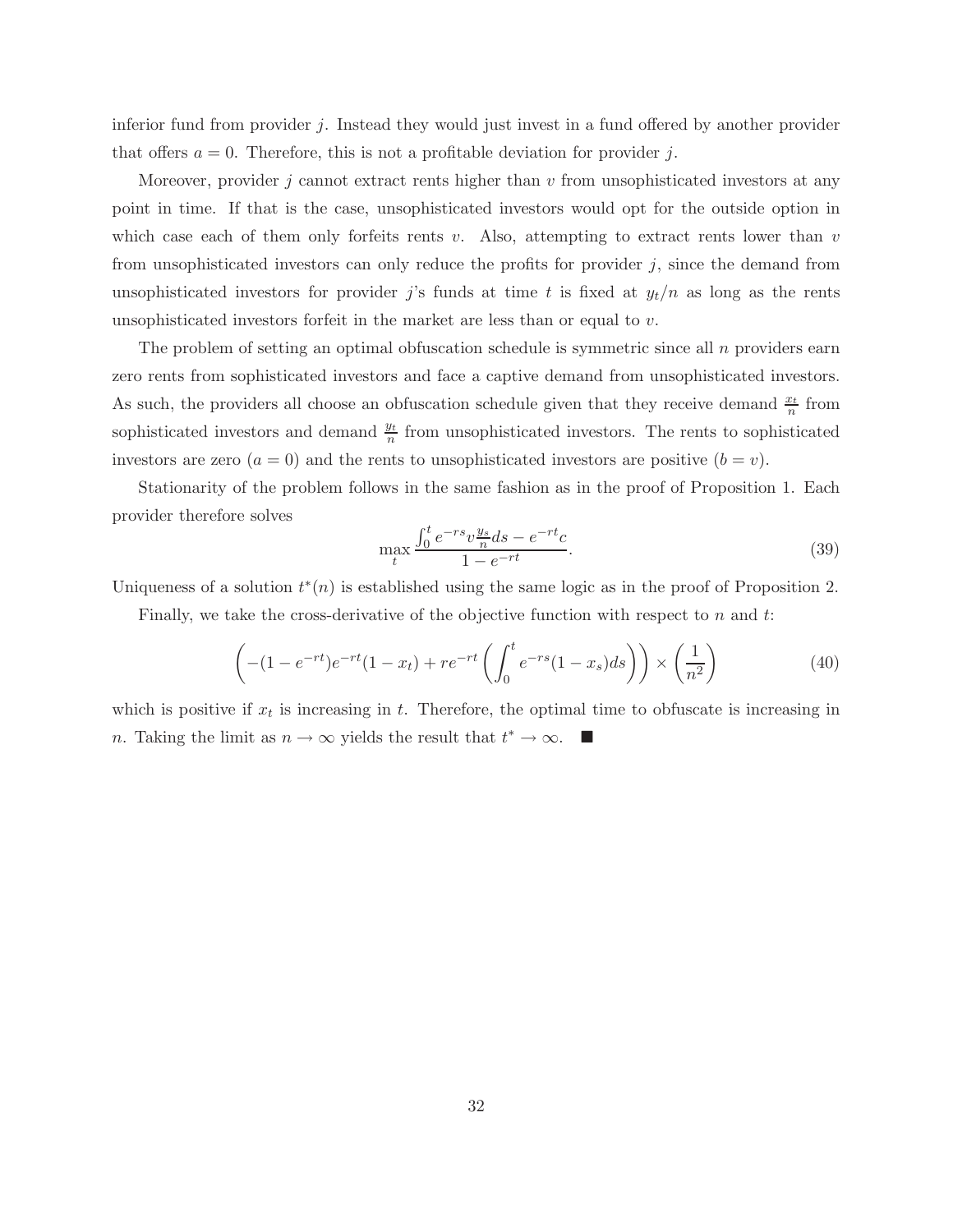### Comparative Statics Results on  $\bar{c}$

We now prove some comparative statics results on  $\bar{c}$ .

**Proposition 9.** If there exists a constant  $\kappa$  such that for all  $\lambda$  and  $x_0$ ,  $\lim_{t\to\infty} x_t = \kappa$ , then

- $(i) \frac{\partial \bar{c}}{\partial b} > 0$
- $(ii) \frac{\partial \bar{c}}{\partial a} < 0$
- $(iii) \frac{\partial \bar{c}}{\partial \lambda} < 0$
- $(iv) \frac{\partial \bar{c}}{\partial x_0} < 0$

*Note:* The condition  $\lim_{t\to\infty} x_t = \kappa$  for all  $\lambda$  and  $x_0$  implies that after enough time has passed without any change in the funds the fraction of the population that becomes sophisticated does not depend on  $\lambda$  and  $x_0$ . In the two examples we study in Subsection 3.2, this condition is satisfied, since all investors in the population eventually become sophisticated if the funds are not changed (i.e.  $\lim_{t\to\infty} x_t = 1$ ).

**Proof:** If  $\lim_{t \to \infty} x_t = \kappa$ , then

$$
\lim_{t \to \infty} \frac{\{ax_t + b(1 - x_t)\}}{r} = \frac{a\kappa + b(1 - \kappa)}{r},
$$

which is independent of  $x_0$  and  $\lambda$ .

For the first comparative statics result, we just take the derivative of  $\bar{c}$  with respect to b to obtain:

$$
\int_0^\infty e^{-rs}\{(1-x_s)\}ds-\frac{(1-\kappa)}{r},
$$

which can be rewritten as

$$
\int_0^\infty e^{-rs}\{(\kappa - x_s)\}ds.
$$

Since  $x_t$  is increasing in  $t, x_t \leq \kappa$  for all t. The above derivative is thus positive, completing the proof. A similar argument can be used to show the second comparative statics result.

For the third comparative statics result, it is enough to show that

$$
\int_0^\infty e^{-rs} \{ax_s + b(1 - x_s)\} ds
$$
 (41)

is decreasing in  $\lambda$ . Taking the derivative of (41) with respect to  $\lambda$  we obtain

$$
-\int_0^\infty e^{-rs}(b-a)\frac{\partial x_s(\lambda, x_0)}{\partial \lambda}ds.
$$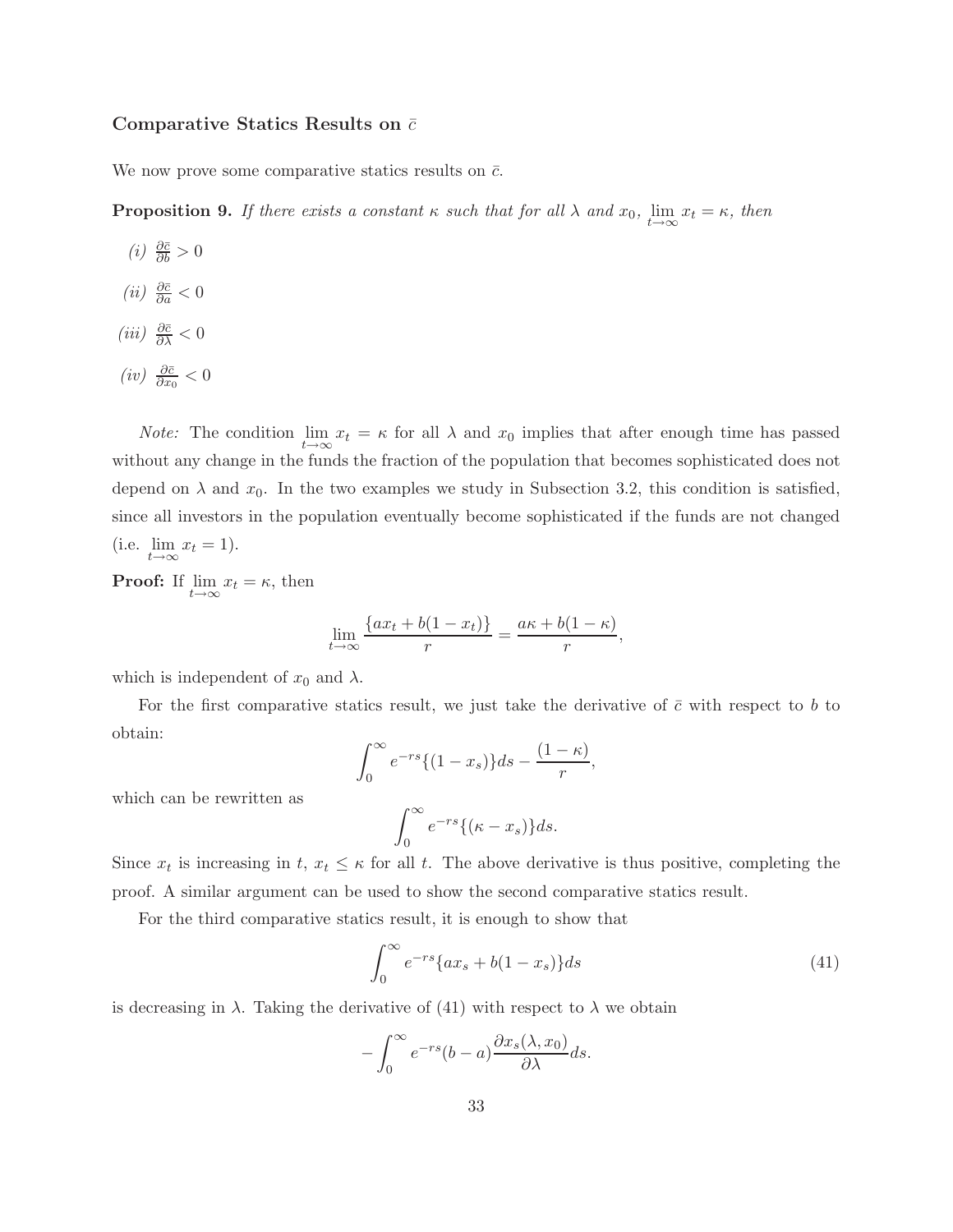Since  $b > a$ , to show that the above derivative is negative all we need to show is that  $X \equiv \frac{\partial x_t(\lambda, x_0)}{\partial \lambda}$ ∂λ is positive. From a standard result in ordinary differential equation (see e.g. Hsu (2006, Theorem  $(2.5.1)$ , we have that X satisfies the following equation:

$$
\frac{dX}{dt} = f_x(x_t, \lambda)X + f_{\lambda}(x_t, \lambda)
$$
  

$$
X_0 = 0.
$$

Since  $X_0 = 0$  and  $\frac{dX}{dt}$  is positive at  $X = 0$ , X is always positive.

The proof of the fourth comparative statics result is analogous, except that we need to show that  $Y \equiv \frac{\partial x_t(\lambda, x_0)}{\partial x_0}$  $\frac{\partial \{X_1, X_0\}}{\partial x_0}$  is positive. Again, using a standard result in ordinary differential equations (see e.g. Hsu  $(2006,$  Theorem 2.5.2)), we have that Y satisfies the following equation:

$$
\frac{dY}{dt} = f_x(x_t, \lambda)Y
$$
  
 
$$
Y_0 = 1.
$$

Since  $Y_0 = 1$  and  $\frac{dY}{dt}$  is zero at  $Y = 0$ , Y is always positive.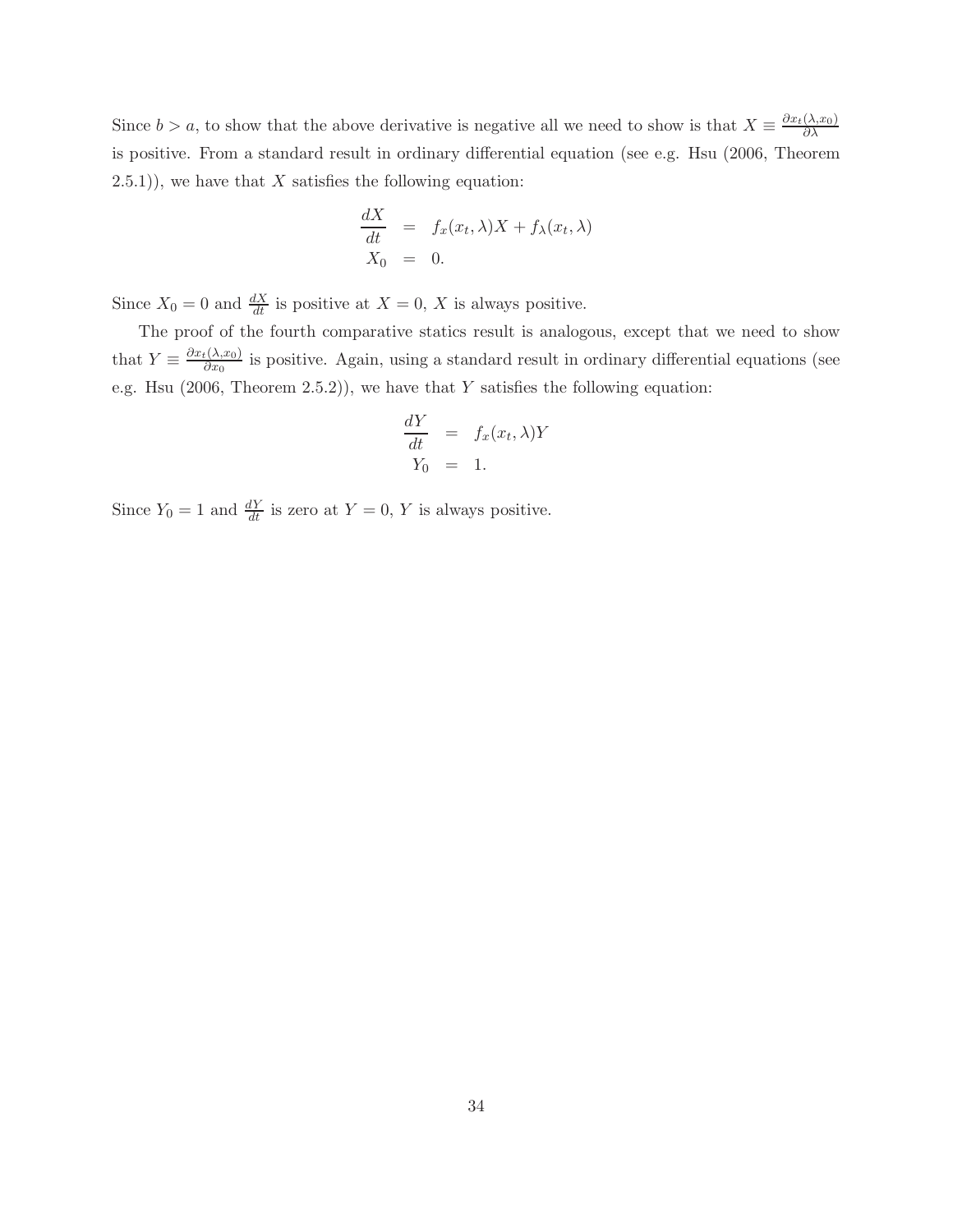# References

Agnew, J. and L. Szykman (2005). Asset allocation and information overload: The influence of information display, asset choice, and investor experience. Journal of Behavioral Finance 6, 57-70.

Alexander, G., J. Jones, and P. Nigro (1998). Mutual fund shareholders: Characteristics, investor knowledge, and sources of information. Financial Services Review 7, 301-316.

Barber, B., T. Odean, and L. Zheng (2005). Out of sight, out of mind: The effects of expenses on mutual fund flows. Journal of Business 78, 2095-2119.

Baye, M., J. Morgan, and P. Scholten (2006). Information, search, and price dispersion. Chapter 6 in Handbook on Economics and Information, T. Hendershott edt., Elsevier, Amsterdam 2006.

Capon, N., G. Fitzsimons, and R. Prince (1996). An individual level analysis of the mutual fund investment decision. Journal of Financial Services Research 10, 59-82.

Carlin B. (2009). Strategic Price Complexity in Retail Financial Markets. Journal of Financial Economics 91: 278-287.

Carlin B., F. Dorobantu, and S. Viswanathan (2009). Public Trust, The Law, and Financial Investment. Journal of Financial Economics 92: 321-341.

Carlin B., S. Gervais, and G. Manso (2009). Libertarian Paternalism and Information Sharing. Working Paper, UCLA.

Choi, J., D. Laibson, and B. Madrian (2008). Why Does The Law of One Price Fail? An Experiment on Index Mutual Funds. Forthcoming, Review of Financial Studies.

Choi, J., B. Madrian, D. Laibson, and A. Metrick (2004). Optimal Defaults and Active Decisions. Forthcoming, Quarterly Journal of Economics.

Christoffersen S., and D. Musto (2002). Demand Curves and the Pricing of Money Management. Review of Financial Studies, 15, 1499-1524.

Conlisk, J., E. Gernster, and J. Sobel (1984). Cyclic Pricing by a Durable Goods Monopolist. Quarterly Journal of Economics 99, 489-505.

Debreu, G., (1970). Economies with a Finite Set of Equilibria. Econometrica, 38, 387-392.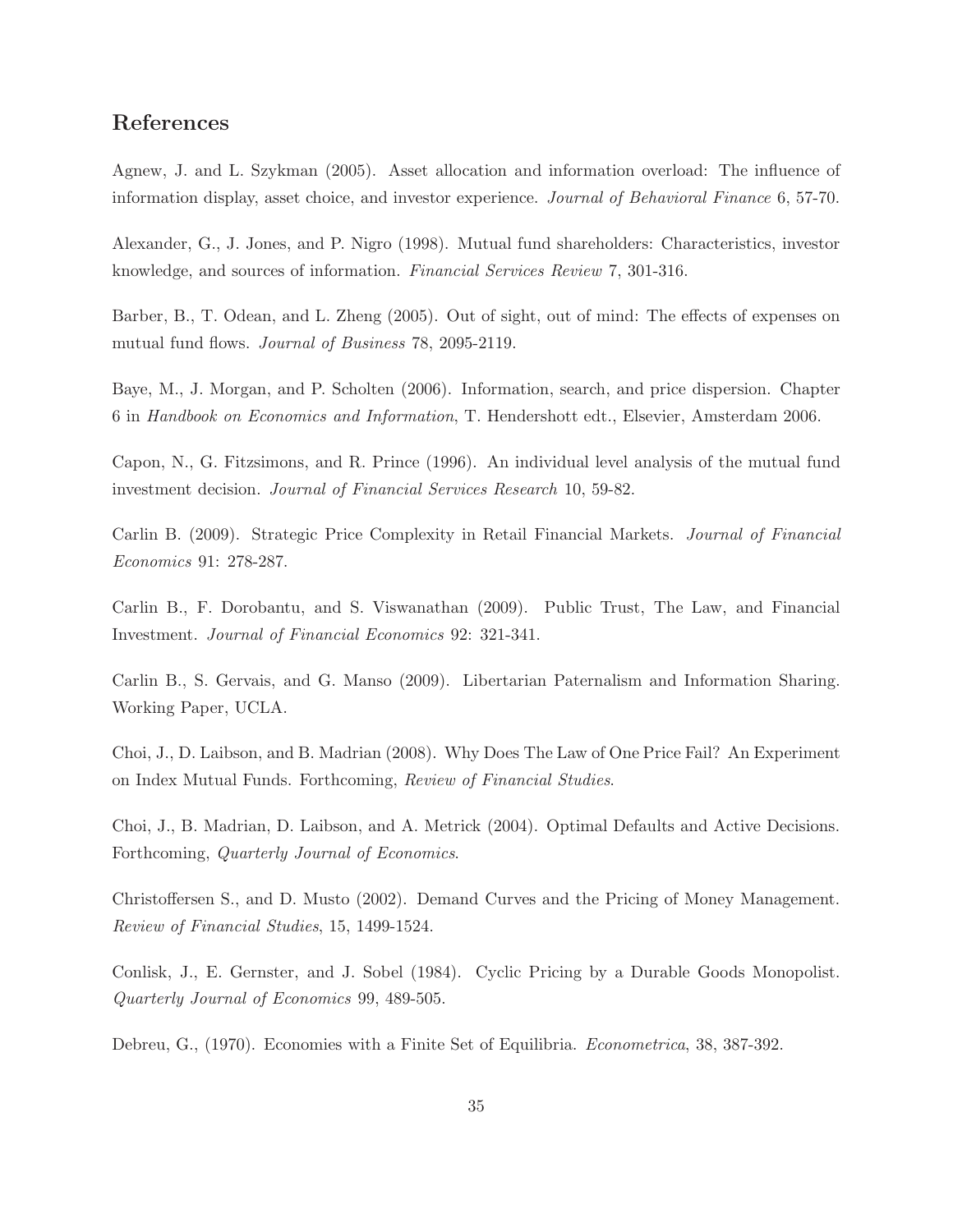Diamond, P., (1971). A Model of Price Adjustment. Journal of Economic Theory, 3, 156-168.

Duffie, D., and G. Manso (2007). Information Percolation in Large Markets. American Economic Review Papers and Proceedings, 97, 203-209.

Ellison G., and S. Ellison (2008). Search, Obfuscation, and Price Elasticities on the Internet. Forthcoming, Econometrica.

Ellison G., and A. Wolitzky (2010). A Search Cost Model of Obfuscation. MIT Working Paper.

Gabaix, X. and D. Laibson (2006). Shrouded attributes, consumer myopia, and information suppression in competitive markets. Quarterly Journal of Economics 121, 505-540.

Hortacsu, A. and C. Syverson (2004). Product differentiation, search costs, and competition in the mutual fund industry: A case study of  $S\&P$  index funds. *Quarterly Journal of Economics* 119, 457-488.

Hsu, S. (2006). Ordinary Differential Equations with Applications. World Scientific Publishing: Singapore.

Iyengar, S., G. Huberman, and W. Jiang (2004). How Much Choice is Too Much: Determinants of Individual Contributions in 401K Retirement Plans, in O.S. Mitchell and S. Utkus (Eds.), Pension Design and Structure: New Lessons from Behavioral Finance (pp. 83-95). Oxford: Oxford University Press.

Iyengar S., and E. Kamenica (2008). Choice Proliferation, Simplicity Seeking, and Asset Allocation. University of Chicago and Columbia Working Paper.

Lusardi, A., and O. Mitchell (2007). Baby Boomer Retirement Security: The Role of Planning, Financial Literacy, and Housing Wealth. Journal of Monetary Economics 54, 205-224.

Mas-Colell, A., (1985). The Theory of General Economic Equilibrium: A Differentiable Approach, Cambridge University Press, Cambridge, UK.

Robert, J. and D. Stahl (1993). Informative price advertising in a sequential search model. *Econo*metrica 61, 657-686.

Rosenthal, R., (1982). A Dynamic Oligopoly Game with Lags in Demand: More on the Monotonicity of Price in the Number of Sellers. International Economic Review, 23, 353-360.